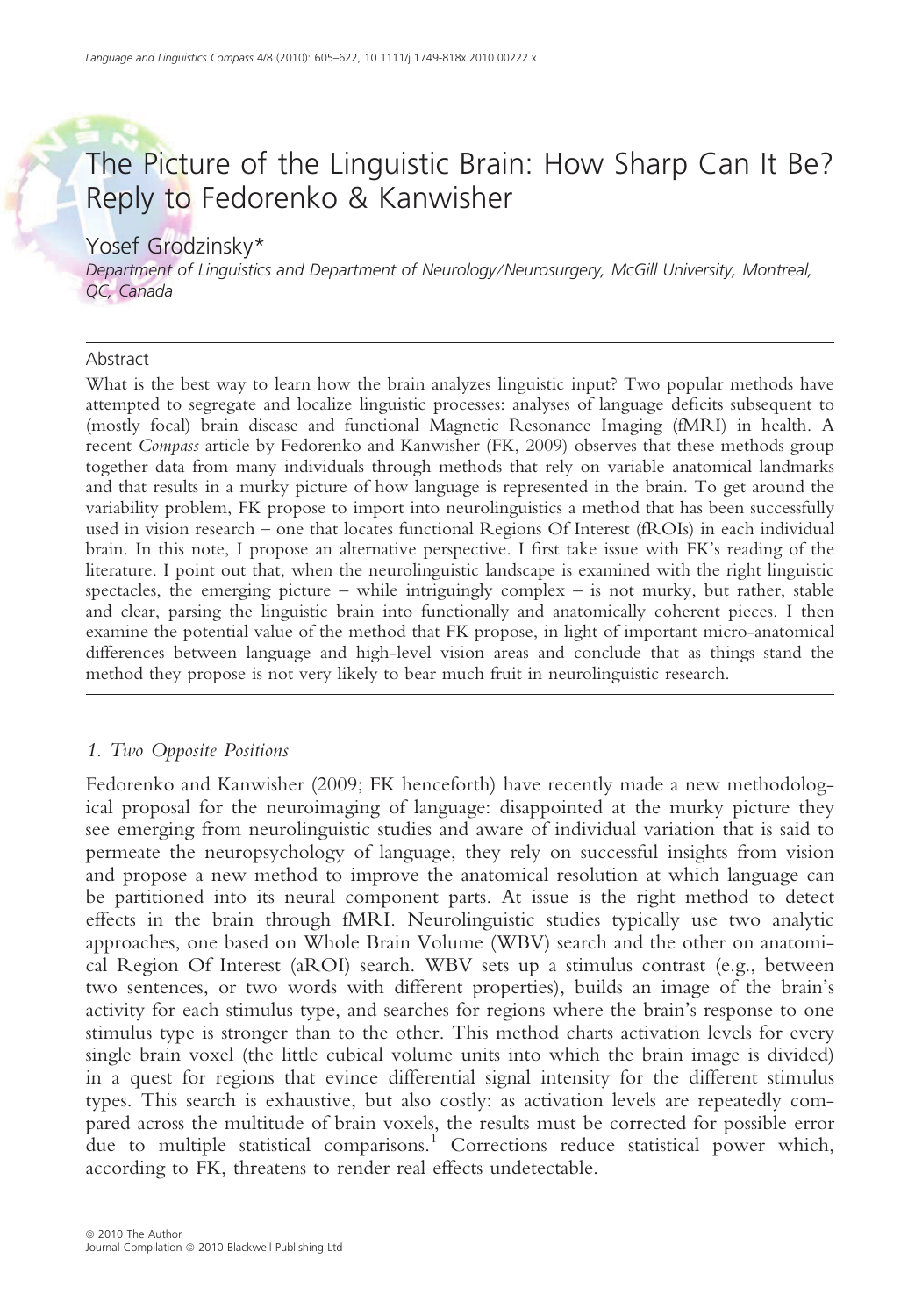The second common method, aROI, limits the search space to the relevant brain parts, in order to minimize repeated comparisons and subsequent corrections. For that, anatomical landmarks are used, and these vary across individuals. Current practices average results across subjects in group studies, and as individual brains vary, a resulting fuzzy picture should come as no surprise. These problems, FK argue, have brought neurolinguistics to a dead end, evident from a recent series of meta-analyses, which show that linguistic tasks activate large parts of the brain and that different aspects of language are not separable neurologically.

FK propose a fresh start through an alternative strategy: to begin the investigation by identifying pertinent functional (as opposed to anatomical) landmarks in each individual brain (functional Regions of Interest, fROIs henceforth), inside which further searches for structure can proceed. These fROIs abstract away from individual differences in brain anatomy, getting around the variability problem and solving much of the problem of reduced statistical power. FK's proposal, then, aims to get at the heart of the putative problem. It marks a departure from current practice and, as such, should be carefully examined.

As I see it, FK express their disappointment with the current state of affairs through 3 claims:

- Shifty Anatomy: The anatomical structure of the 'language' regions is shifty and varies greatly across individual brains.
- Variable Experimental Outcomes: Results of language experiments in focally braindamaged aphasic patients and in fMRI with healthy adults are highly variable.
- Elusive Functional Anatomy of Language: we are unable to single out a brain region that is either necessary or sufficient for linguistic functioning, nor is there a brain region that is exclusively dedicated to language.

In other words, variable anatomy renders group analyses uninformative, which leads to variable outcomes of group studies.<sup>2</sup> In light of the gloomy picture they see, FK make a constructive proposal: use individual fROIs in neuroimaging studies of language as a way to sidestep variability and provide a clearer picture of brain⁄ language relations. The fROI method would reliably localize the true functional regions of interest in each individual participant, from which the signal can then be extracted in its maximal intensity. The Kanwisher team pioneered the successful differentiation between important functional modules of higher human vision in fMRI (Kanwisher et al. 1997, passim) and so FK suggest to import this method into the study of language.

It is true that the anatomy of the main language regions is variable; certain empirical inconsistencies in the extant database may be spotted as well. It is important to realize, however, that the move FK propose is not the necessary conclusion, even on a pessimistic reading of the literature. In this note, I hope to provide arguments for an alternative perspective, suggesting the following: $3$ 

- Questionable Meta-Analyses: FK's analysis is based on problematic meta-analyses, which collapse disparate methods, materials, and contrasts are collapsed, and which contain functional distinctions that may not be expressed neurologically.
- Stable Functional Anatomy of Language: When tasks, stimuli and contrasts are held constant, a much clearer picture emerges, exhibiting robust and consistent linguistic effects across subjects, groups and studies in both the lesion and the imaging literatures.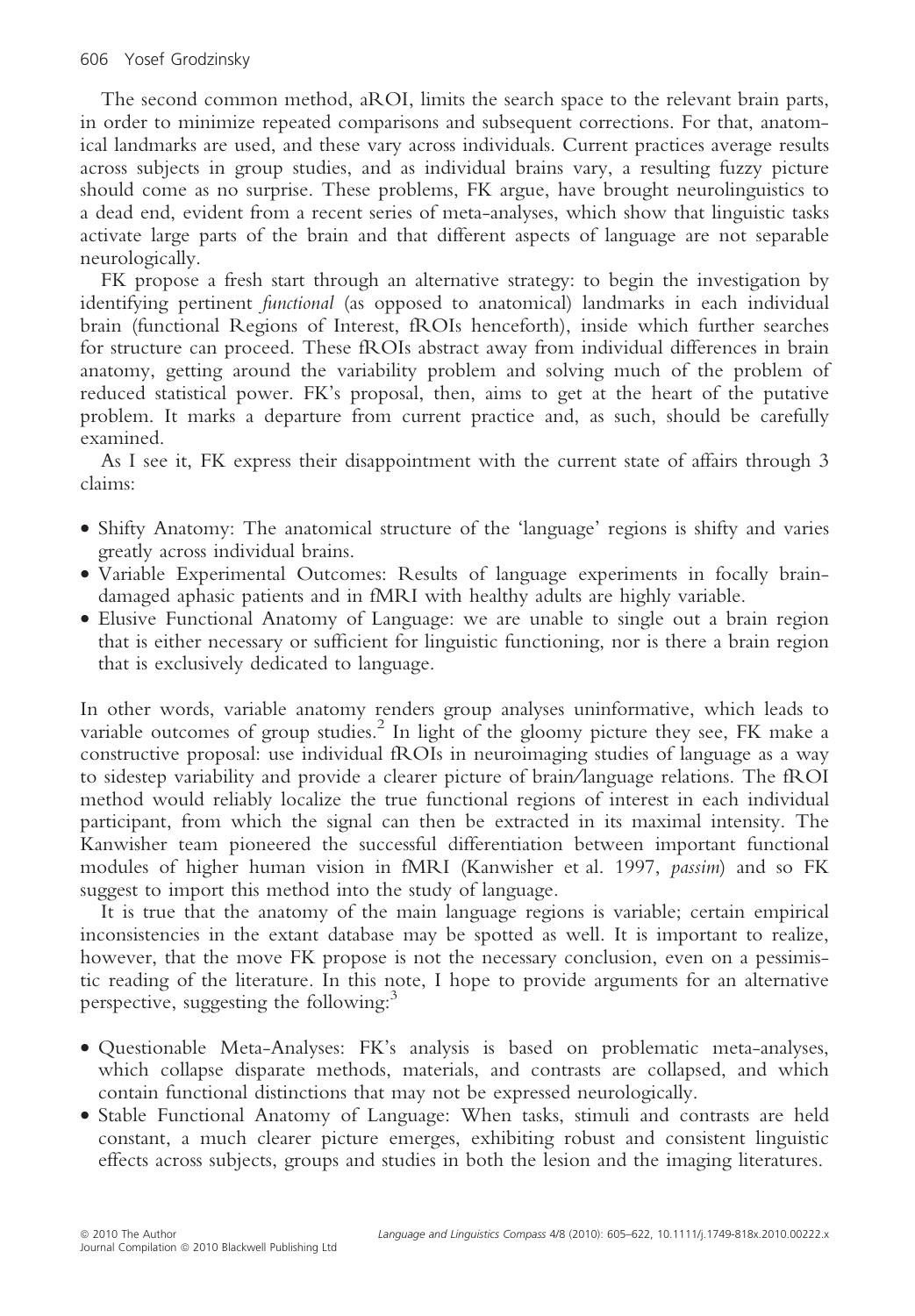• Constrained Anatomical Variation: The brain's language regions are anatomically variable alright; but this variability is neither boundless nor mysterious. For the language regions, it is encoded in cytoarchitectonic probability maps – the best currently available anatomical localization tool, which parcelates regions into smaller areas, while taking variability into account. We harness these maps to understand brain⁄ language relations. No such cytoarchitectonic parcelation exists for the fusiform gyrus, the large brain region where the fROI approach has been used effectively.

These observations will lead to the suggestion that the fROI method is not presently appropriate to the study of brain⁄ language relations.

## 2. Meta-analyses Present an Incoherent and Unstable Picture

The core of FK's empirical demonstration is formed by three meta-analyses (Ojemann 1991; Vigneau et al. 2006; Lindenberg et al. 2007). Vigneau et al. pool together reports that probed 'syntactic processing,' 'phonology' and 'semantics' and localize their peaks on a template brain.<sup>4</sup> The results are disappointing. Notably, activations resulting from 'sentence processing' tasks, once considered the core function of Broca's region, are spread all over the left hemisphere, and moreover overlap with those obtained in phonological and semantic tasks.

Lindenberg et al. are more focused anatomically. Concentrating on Broca's region, they analyze results of PET, fMRI and MEG studies of language, by grouping peaks of activation<sup>5</sup> obtained by frequently used linguistic tasks.<sup>6</sup> This meta-analysis revealed little structure in the designated region: it identifies three distinct activation clusters but does not distinguish between activation peaks of studies that tapped different functions. What has been celebrated as the central language region, then, appears to be multi-functional.

Finally, Ojemann (1991) studies the cerebral representation of naming skills in a large number of neurosurgical patients through intra-operative brain stimulation that blocks function. Hoping to localize naming, he finds it to be variable and spread out.

These surveys, together with inconsistencies in the production/comprehension performance contrast in Broca's and Wernicke's aphasia, indicate to FK that indeed, the cerebral representation of language is vastly distributed. Putting these disturbing results together with observations on the variable anatomy of the language regions, they conclude that current approaches have failed.

Should such gloomy conclusions be drawn? Perhaps, but we should ask whether FK's review can serve as a basis for it. The next section considers the possibility that the inconsistencies FK observe result from incorrect choices made by these meta-analyses. It raises two questions regarding these meta-analyses: Were the studies grouped together similar (section 3.I.)? Did they carve language mechanisms into neurologically relevant components (section 3.II.)?

## 3. Poor Choices and Uneven Comparisons: A Critique of the Meta-analyses

#### 3.1. POOLING APPLES AND ORANGES TOGETHER

Language is complex and connects to big chunks of cognition. A careful meta-analysis must therefore group results of tests that are expected to be on a par, in order to compare their cortical localization. This cannot be said here: Vigneau et al. (2006) group experiments by linguistic 'level' (syntax, semantics, phonology) while ignoring the contrasts that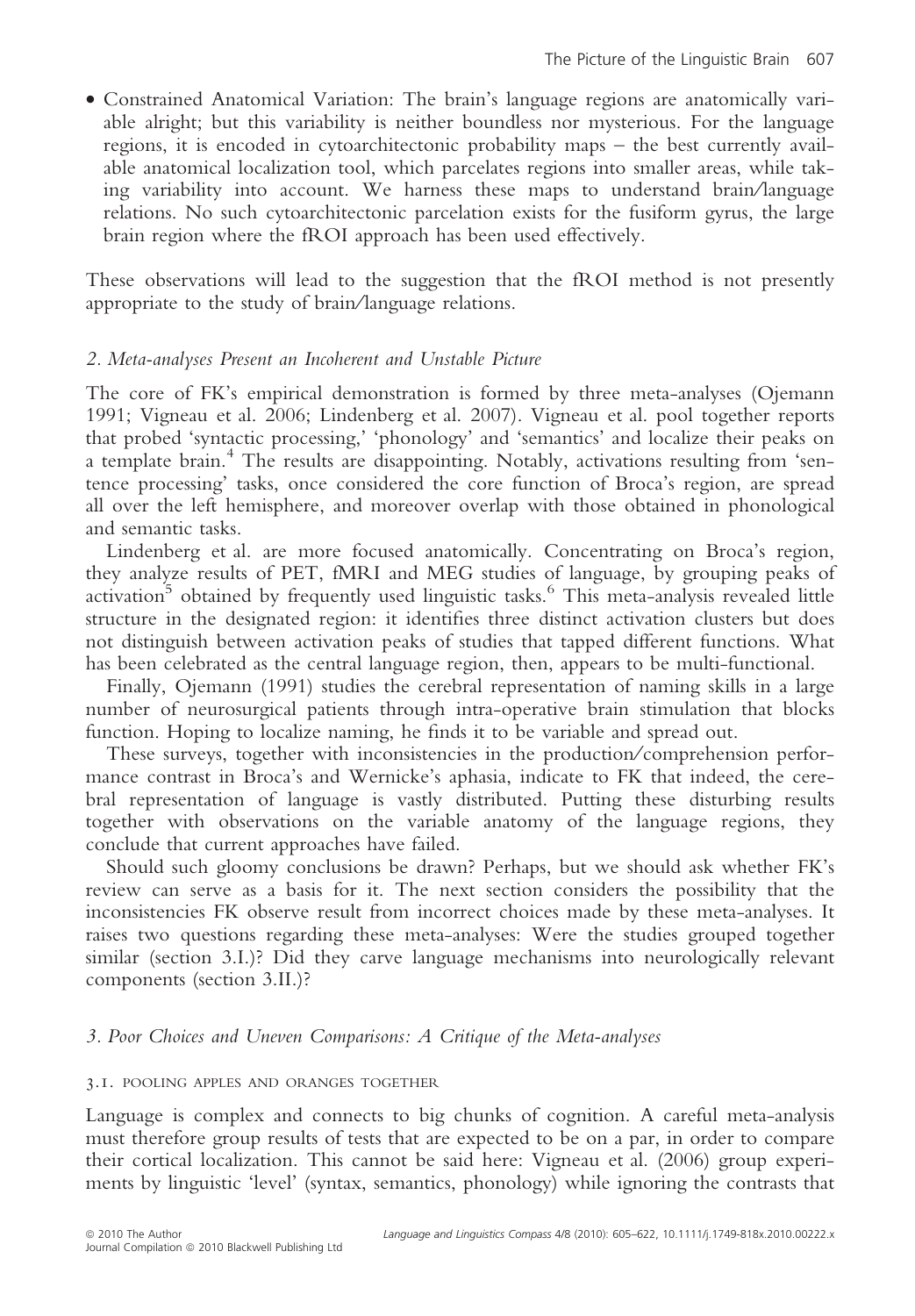were employed. This is simply mistaken: regional fMRI activations are only interpretable if the contrasts between experimental conditions are considered – a contrast between a condition that features words and one that features silence is obviously different from a contrast between two word types, even though both contrasts contain words. A concrete example might help: Vigneau et al.'s sentence processing meta-analysis groups 'syntax' experiments. It considers a study syntactic if it contains sentence stimuli. Scott et al. (2000) and Ben-Shachar et al. (2004) used sentence stimuli and are therefore included. But an examination of the contrasts each employed reveals little similarity (Table 1):

It is difficult to see how these two studies can be related, because different goals dictated different contrasts: Scott et al. focused on speech and intelligibility, employing a 'natural sentences' condition and three others that were derived from it – one intelligible and 2 unintelligible (p. 2401). Their main contrast had to do with speech intelligibility, as they were interested in brain regions for speech, not syntax (indeed, no information on the syntactic properties of the sentence stimuli is provided). Ben-Shachar et al. (2004), by contrast, sought to localize subcomponents of syntax and compared natural auditory sentences in Hebrew that featured different word-order configurations. Their main contrast had to do with syntax, not speech (indeed, no information on the acoustic properties of the speech signal is provided). No perspective I am aware of would expect the results of these two studies to bear any systematic relation to one another, let alone be similar, because in functional imaging, the results we interpret pertain to contrasts, not stimuli.

A 'syntax experiment', then, is not one that contains stimuli that have a syntax but one that contains syntactic contrasts. As Table 1 shows, this dictum was not followed by Vigneau et al., which must have contributed to the fuzziness of the picture their meta-analysis produced. Other parts of this meta-analysis suffer from the same problem. And thus, if

|    | <b>Condition</b>                                                                                                         | <b>Example</b><br>contrast | <b>Resulting peaks</b> |
|----|--------------------------------------------------------------------------------------------------------------------------|----------------------------|------------------------|
|    | Scott et al. 2000 experiment on speech intelligibility                                                                   |                            |                        |
| a. | Sp                                                                                                                       | $a+b+c-d$                  | Left STG, left ST S    |
|    | natural sentences                                                                                                        |                            |                        |
| b. | VCo                                                                                                                      |                            |                        |
|    | intelligible, vocoded speech                                                                                             |                            |                        |
| C. | <b>RSp</b>                                                                                                               | $a+b - c+d$                | Right STG              |
|    | Unintelligible, "alien sounding," "rotated" speech,<br>involving spectral inversion of the original speech               |                            |                        |
| d. | <b>RVCo</b>                                                                                                              |                            |                        |
|    | Unintelligible, noise-vocoded rotated speech, "sounds<br>like intermittent fluctuating static not at all like<br>speech" |                            |                        |
|    | Ben Shachar et al. 2004 experiment on word-order in syntax                                                               |                            |                        |
| a. | Base form S V $O_1$ $O_2$                                                                                                | $b+c - a+d$                | Left and right         |
|    | Dani gave the red book to the professor from Oxford                                                                      |                            | Heschl complex,        |
| b. | Topicalized direct object $O_1$ S V_O <sub>2</sub>                                                                       |                            | Left and right STS     |
|    | The red book Dani gave to the professor from Oxford                                                                      |                            |                        |
| C. | Topicalized indirect object $O_2$ S V $O_{1-}$                                                                           |                            |                        |
|    | To the professor from Oxford Dani gave the red book                                                                      |                            |                        |
| d. | Dative shifted S V $O_2$ $O_1$                                                                                           |                            |                        |
|    | Dani gave to the professor from Oxford the red book                                                                      |                            |                        |

Table 1. Conditions, stimuli, and main contrasts of two studies categorized as ''syntactic'' by Vigneau et al. (2006). Activations are different, but so are the contrasts.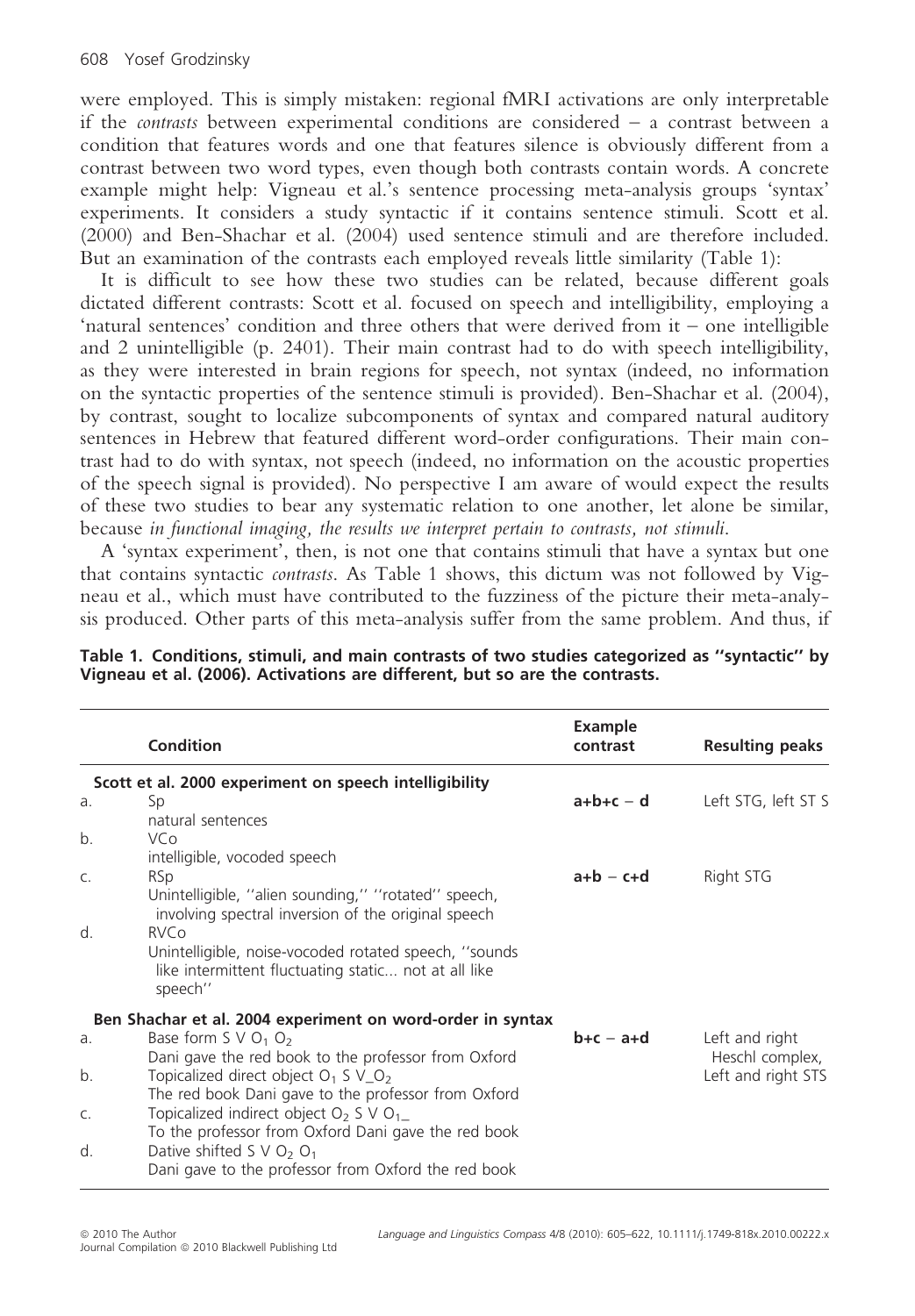functional distinctions are blurred, how can a clear and undistorted picture of the functional anatomy emerge?

Another meta-analysis FK discuss is Lindenberg et al.'s, who analyzed the results of 119 articles that used a variety of language tasks and looked for activations in an aROI that is defined by Amunts et al.'s 1999 cytoarchitectonically based definition of Broca's region. The studies that entered into the meta-analysis are not listed, most unfortunately. The details remain opaque and not much can be confidently asserted. Moreover, the absence of discussion of what constitutes a type of task that is included in the meta-analysis, and the rough description of the tasks, leaves one unsure about how exactly this meta-analysis was constructed.

The disappointing fuzziness FK see may thus be due to reasons other than theirs: it is not the anatomy that is to blame, but the decision to group studies that make unrelated functional distinctions. When studies that focus on disparate phenomena are glossed over, as seems the case in both Vigneau et al. and Lindenberg et al., need we wonder that the resulting peaks for phonology, syntax and semantics are vastly widespread (and overlapping)?

## 3.2. FOCUSING ON DISTINCTIONS THAT MAY NOT HAVE NEUROLOGICAL RELEVANCE

Ojemann (1991) also obtained murky results from picture naming, concomitant to intra-operative brain stimulations, which are supposed to disrupt subjects' performance. Stimulations throughout large portions of the left hemispheres can disrupt naming. FK conclude that 'Some of this variability... plausibly has to do with the complexity of the task… However, any residual functional variability is an expected consequence of underlying anatomical variability' (p. 849). But this conclusion does not follow. The disrupted task may be related to language, but also, to much more: at the very least, successful naming requires scene analysis, and word-to-picture matching, in addition to word retrieval and production, as FK themselves acknowledge. Ojemann's naming map, then, hardly serves as relevant evidence for language-related variability in brain-representation, contrary to his widely publicized claim.<sup>7</sup>

# 4. An Alternative Picture: Stable Generalizations at a Fine-grained Syntactic Level

The great 19th Century neurologists and their followers used activities⁄modalities as basic functional units of language – production and comprehension, reading and writing, repetition and naming.8 FK point out correctly that this division is not empirically justified, as language comprehension and production are not neurologically separable. This has indeed been recognized for over  $30$  years,<sup>9</sup> leading many to move away from the comprehension/production duo toward a more detailed and linguistically informed componential analysis of the neurology of language.

Newer approaches first focused on linguistic levels, redefining the language centers as cross-modally composed of syntax, semantics and phonology.<sup>10</sup> This redefinition led to new discoveries; but before long, empirical inconsistencies arose (e.g., Linebarger et al. 1983). For some, the conclusion was to give up generalization and focus on case studies (Caramazza 1986); others explored the possibility that the neurological components of language would be found through finer-grained analyses that require rather subtle linguistic distinctions.11 This perspective bore fruit, in my view, first in aphasia and later in neuroimaging. As the neuroimaging literature – and most of FK's discussion – is concerned with the neural substrate of receptive mechanisms, I focus here on sentence comprehension.<sup>12</sup>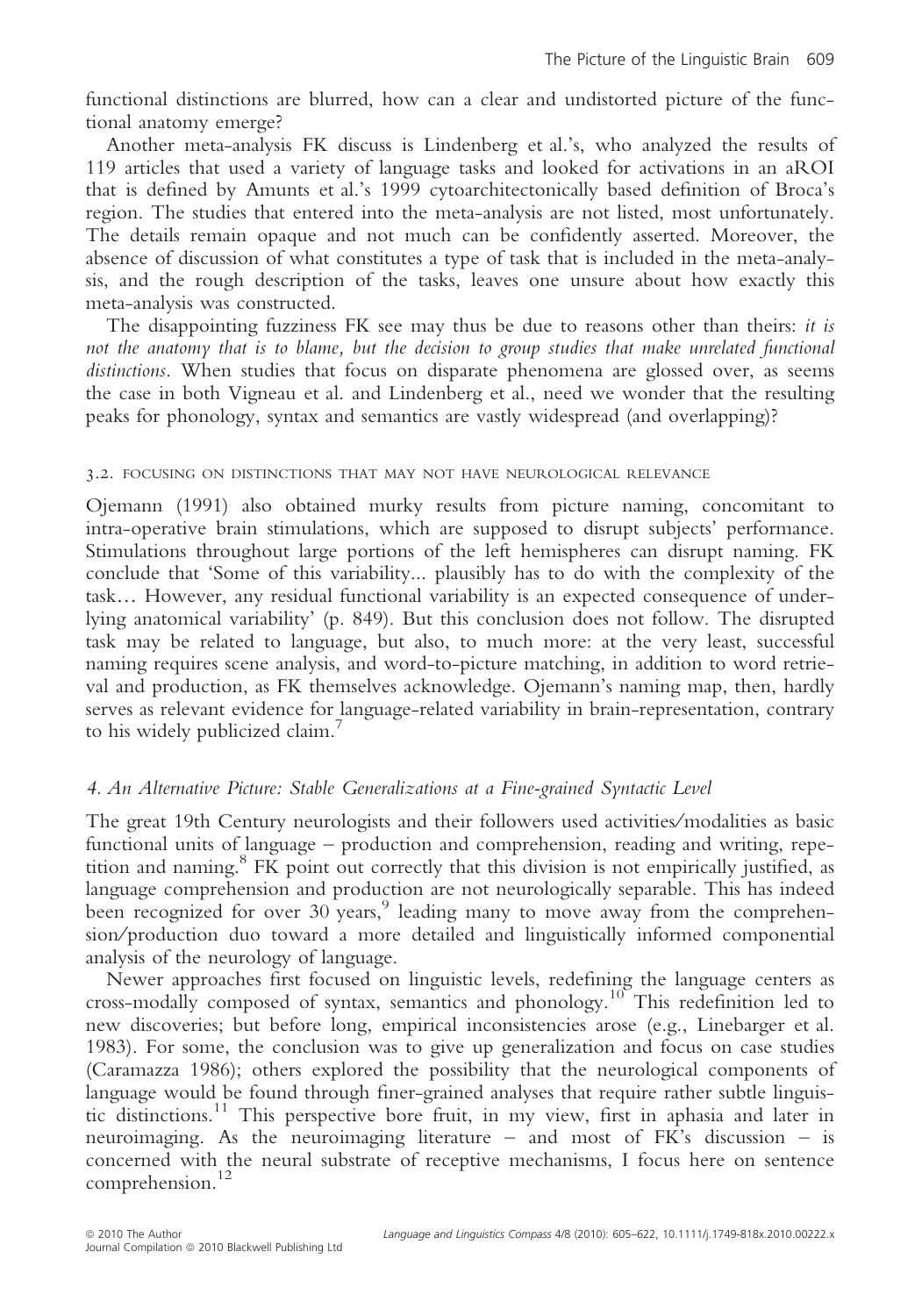#### 4.1. STABILITY IN APHASIA

Goodglass (1968) was the first to document a grammatically selective aphasic deficit in sentence reception. He discovered that in Broca's aphasia, comprehension accuracy of semantically reversible passive sentences was lower than the (near-normal) comprehension of actives. Caramazza and Zurif (1976) then found a similar deficit for certain types of relative clauses, a result that has withstood multiple replications and extensions. Increasingly refined research methods enriched the database to comprehension scores on varieties of construction types in languages as varied as Chinese, Japanese, Korean, Hebrew, Spanish, English, Dutch and German and in various tasks.<sup>13</sup> Timed tasks led to convergent results.<sup>14</sup> Details aside, it is quite clear today that the sentence-level deficit in at least Broca's aphasia – and with it our view of the functions of Broca's region – is highly selective and that its description must include syntactic variables. Relative clauses have figured rather centrally in this collective research project, so let me zoom in on these. Consider the following array, that lends itself to a two-dimensional factorial design, pitting site of Movement (or Canonicity) and place of Embedding as factors. It has been repeatedly used in aphasia comprehension experiments:

Studies with aphasic patients are logistically hard to conduct, and the number of patients per study is typically small. Fortunately, multiple experiments have used the array in Table 2 with clinically diagnosed Broca's aphasics, creating a rich database through repeated testing with the same comprehension task (binary-choice, 'who-did-whatto-whom', sentence-to-picture matching) and with stimuli that have similar properties – depicted scenes, from which all semantic and contextual cues are removed.15 Drai and Grodzinsky (2006) reanalyzed these studies to obtain a broader quantitative view. Our analysis may thus be usefully compared to the meta-analyses FK reviewed.

We only used studies that report raw individual patient scores, so that these could be analyzed directly (and secondary meta-analyses could thereby be avoided). Our  $2 \times 2$  factorial design let us test (i) how much variability there is between patients and (ii) whether despite noise, structure can be discerned in these data along any of the dimensions (i.e., columns and rows in Table 2). Studies included did not always feature the same number of trials per condition, and so we represented each patient's score as a 99% Confidence Interval (CI,  $p < 0.01$ ) on his/her mean (% correct), as visualized in Figure 1.

Figure 1A shows that patients' scores on both Center Embedded and Right Branching constructions are highly variable and that the Embedding contrast (rows of Table 2) fails to distinguish between the two types, as both red (Center Embedding) and black (Right Branching) lines display a similar random pattern. This failure is confirmed by group statistics. Should we conclude that no syntactic distinctions are found for these patients'

| Table 2. A factorial design in which 2 dimensions are manipulated: Movement site or         |
|---------------------------------------------------------------------------------------------|
| ±Canonicity in the columns (where Movement, depicted by the link, is either from subject or |
| from object position of the blue relative clause), and place of Embedding (the position of  |
| the relative – Center Embedding vs. Right Branching) in the rows.                           |

|           | <b>Movement from Subject</b><br>('canonical' word-order)                       | <b>Movement from Subject</b><br>('non-Canonical' word-order) |
|-----------|--------------------------------------------------------------------------------|--------------------------------------------------------------|
|           | CE $\blacksquare$ The boy [who $\blacksquare$ is chasing the tall girl] is Dan | II. The boy [who the tall girl is chasing $\parallel$ is Dan |
| <b>RB</b> | III. Dan is the boy [who _ is chasing the tall girl]                           | IV. Dan is the boy [who the tall girl is chasing $\Box$ ]    |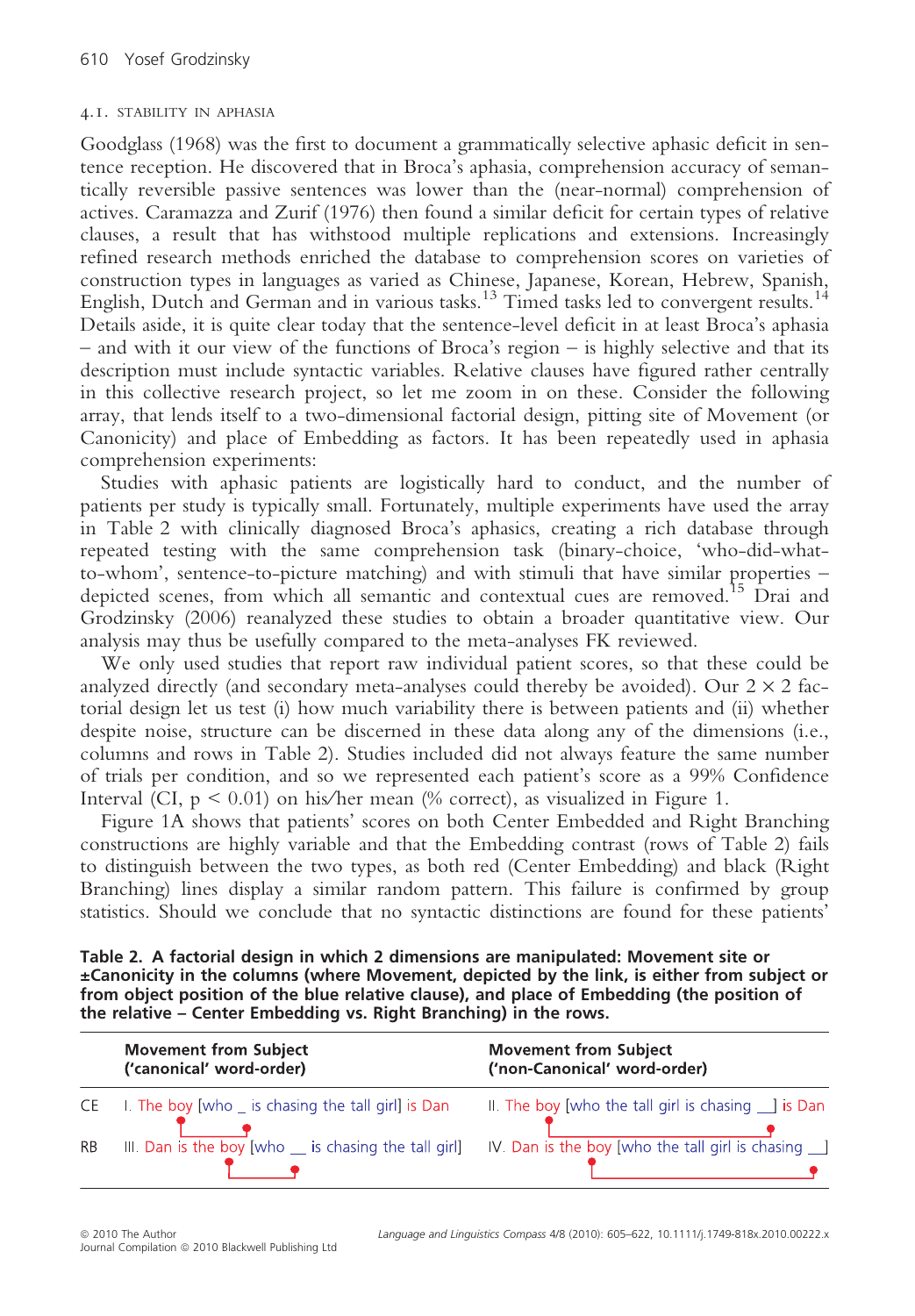

Fig 1. Comprehension performance of Broca's aphasic patients on Center embedding vs. Right ranching relative clauses (n = 32). Each full black or perforated red line represents a  $pc.01$  confidence interval on a single patient's performance on a given sentence type, on a 0-1 proportion-correct scale. A long line implies a case with few trials (hence a broad CI); a short line implies many trials. A horizontal red line marks chance level; if crossed by a CI, chance performance cannot be ruled out (Drai & Grodzinsky, 2006). A. A test of the hypothesis that Embedding position (a  $k$  a sentence complexity) matters for comprehension performance in Broca's aphasia failed to discern structure. B. A test of the hypothesis that position of extraction (Movement site) matters for comprehension performance discerned clear structure (adapted from Drai & Grodzinsky, 2006).

performances and that Broca's region evinces no 'pure' distinction at the syntactic level? That would be hasty, for Figure 1B presents a very different picture. It displays the same performance scores, but this time, partitioned along the columns of Table 2 (the  $\pm$ Movement contrast). It is easy to see that (i) individual variation is smaller in each column (=color), as most individuals are above chance in the subject-extracted sentences (red), and at chance on object-extraction (black, +Movement) and (ii) the Movement dimension distinguishes performances, as  $P$ erformance $_{+Movement}$  <  $P$ erformance $_{-Movement}$ . Group statistics show a highly significant difference. You may pick your favorite explanation for these results, and yet the punch line of this exercise remains the same: the brain makes very fine linguistic distinctions, exhibiting robust structure at the group level, but only when appropriate units of analysis are used.

Drai and I have given the same treatment to other contrasts that were repeatedly tested in several languages with 69 Broca's aphasic patients and obtained similar results. Here, I restricted myself to the relative clause illustration, for the sake of clarity and brevity.

Convergent cross-methodological results are also available: classical Cross-Modal-Lexical-Priming studies have been conducted on many parts of the array in Table 2, with healthy and aphasic adults. Healthy subjects show priming for the filler at the gap: e.g., on hearing

sentence IV (Dan is the boy<sub>filler</sub>  $*^I$  who the tall girl is  $*^2$  chasing  $\frac{1}{I}$  gap<sup> $*^3$ </sup>) and being asked to

make a lexical decision on a word related to the boy, they show priming (relative to an unrelated word) if asked to make the judgment at point \*1, priming is diminished at \*2, but revived in \*3 (Nicol and Swinney 1989). This pattern, taken to indicate that a displaced constituent (filler) is re-activated at its gap, is not observed in Broca's aphasic patients.<sup>16</sup> A real-time processing perspective, then, further underscores the involvement of Broca's region, lending further support and coherence to the picture from comprehension.

This presentation is far from full-proof: while clear regularities in the performance of Broca's aphasic patients are identified, similar work with other patient groups who suffer other lesion types awaits to be done. Moreover, lesion size, shape and position are obviously not within the experimenter's control, and with the possibility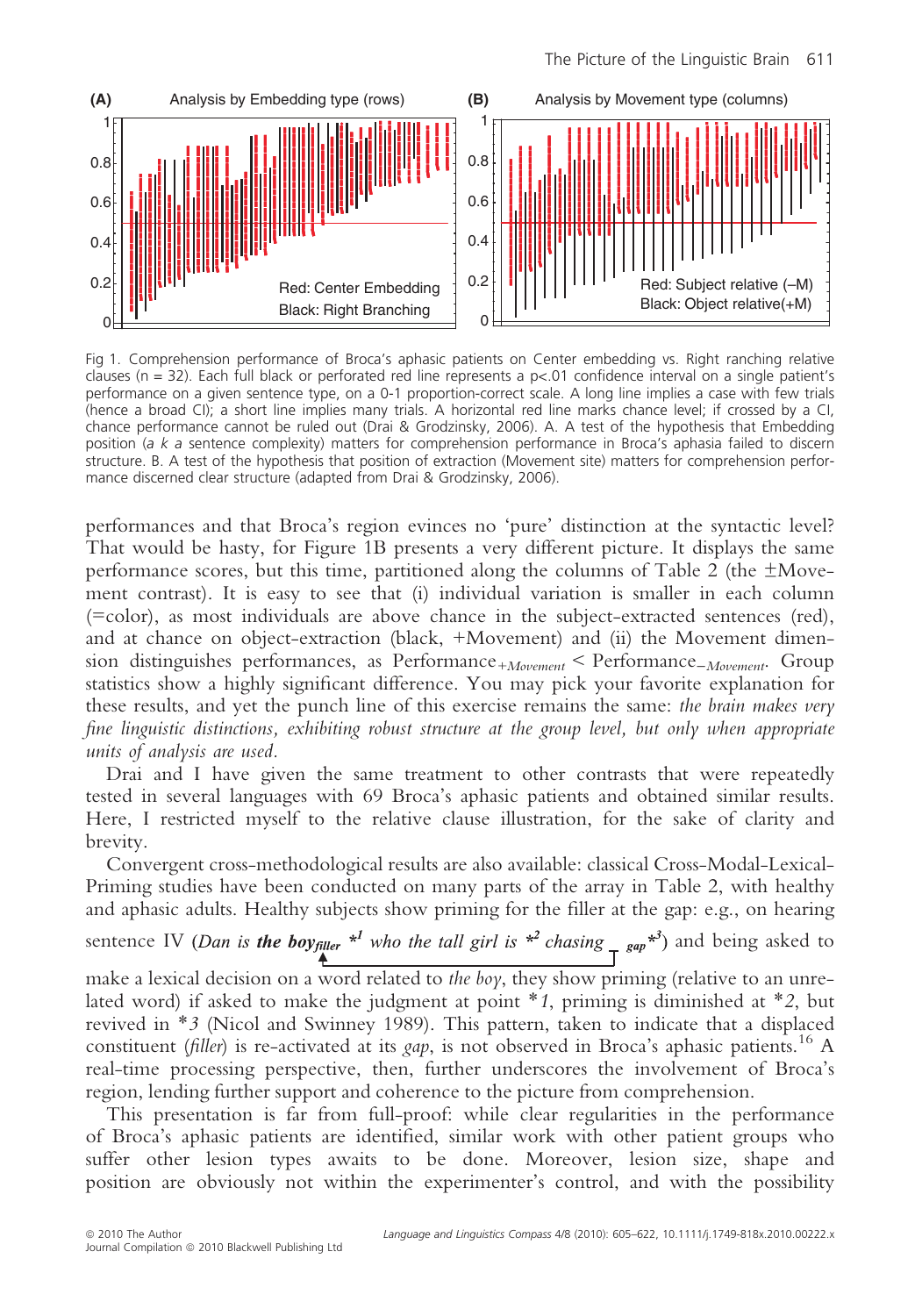of physiological and cognitive compensatory mechanisms, many unknowns are still out there to be discovered. And so, while extant data do not let us conclude that we've spotted the sole and precise locus of syntactic movement, the striking regularity above is no small matter, strongly suggesting that even relatively gross stroke-induced lesions display functional specificity of a kind that the meta-analyses which FK reviewed completely missed. I think that such regularity calls for an explanation, invites further exploration and shouldn't be ignored.

## 4.2. STABILITY IN FMRI

A related approach has been taken with fMRI in health. Similar to aphasia, early imaging studies of sentence comprehension used subject⁄object pairs of relative clauses and found activations in left Broca's region.<sup>17</sup> These contrasts (and others related to them) have been used in several recent studies. Activations in Broca's region and in Wernicke's region (bilaterally in some cases) are consistently found.<sup>18</sup> The regularity demonstrated by these recent works speaks to FK's quest for more statistical power through the fROI method: these group studies produced effects through whole-brain volume (WBV) searches, which in many cases were sufficiently robust to survive corrections for multiple statistical comparisons. Importantly, these studies used sentence stimuli whose duration  $(\sim]3-6$  s) is longer than the typical vision stimuli  $(51 s)$  and hence noisier. Note that the contrasts in many of these experiments touch on subtle linguistic distinctions, which may also hinder robustness in the fMRI signal. Nevertheless, clear effects are obtained, seemingly holding across modalities, tasks, materials and analytic methods<sup>19</sup> and are strong enough to create a reasonably clear picture. In fact, this group of studies is one of the few which did cluster nicely in Vigneau et al.'s meta-analysis.

Though parts of Table 2 were tested in fMRI, the complete array was not explored until recently. Andrea Santi employed an adaptation paradigm, with a design that followed the footsteps of Kourtzi and Kanwisher (2001) study of object identification (Santi and Grodzinsky in press). The result: the anterior part of Broca's region (Brodmann's 45) adapts to Movement, but not Branching location; its posterior part (Brodmann's 44) and what can roughly be called Wernicke's region adapt to both factors; and interestingly, no brain region adapts to Embedding location along. These results – and their striking consistency with the picture from aphasia – suggest an even more specific perspective, with functional subdivisions within Broca's region.

The picture for the language regions, then, is intriguingly complicated, but far from gloomy. A class of regularities (which I hope can be understood) is observed, and these seem to manifest a degree of linguistic finesse that should be looked at carefully.

There seems to be an additional lesson here: if that is how seriously our brain respects grammatical distinctions, how can we expect regularity to emanate from meta-analyses that attempt to localize activations for gross distinctions such as 'phonology, semantics, syntax, lip reading, finger movement, working memory' (Lindenberg et al. 2007)'? In light of what we have seen, a positive result in such meta-analyses – a regular relation between these arbitrarily lumped tasks and anatomical location – would be quite surprising.

As I see it, the excitement about the discovery of the Fusiform Face Area (FFA, Kanwisher et al. 1997; passim) arose precisely because it broke high-level vision into category-specific, ecologically coherent components, showing that the brain respects functional distinctions that are finer than mere object recognition (Malach et al. 1995). Similarly, if language processing has coherent neurological underpinnings, as everyone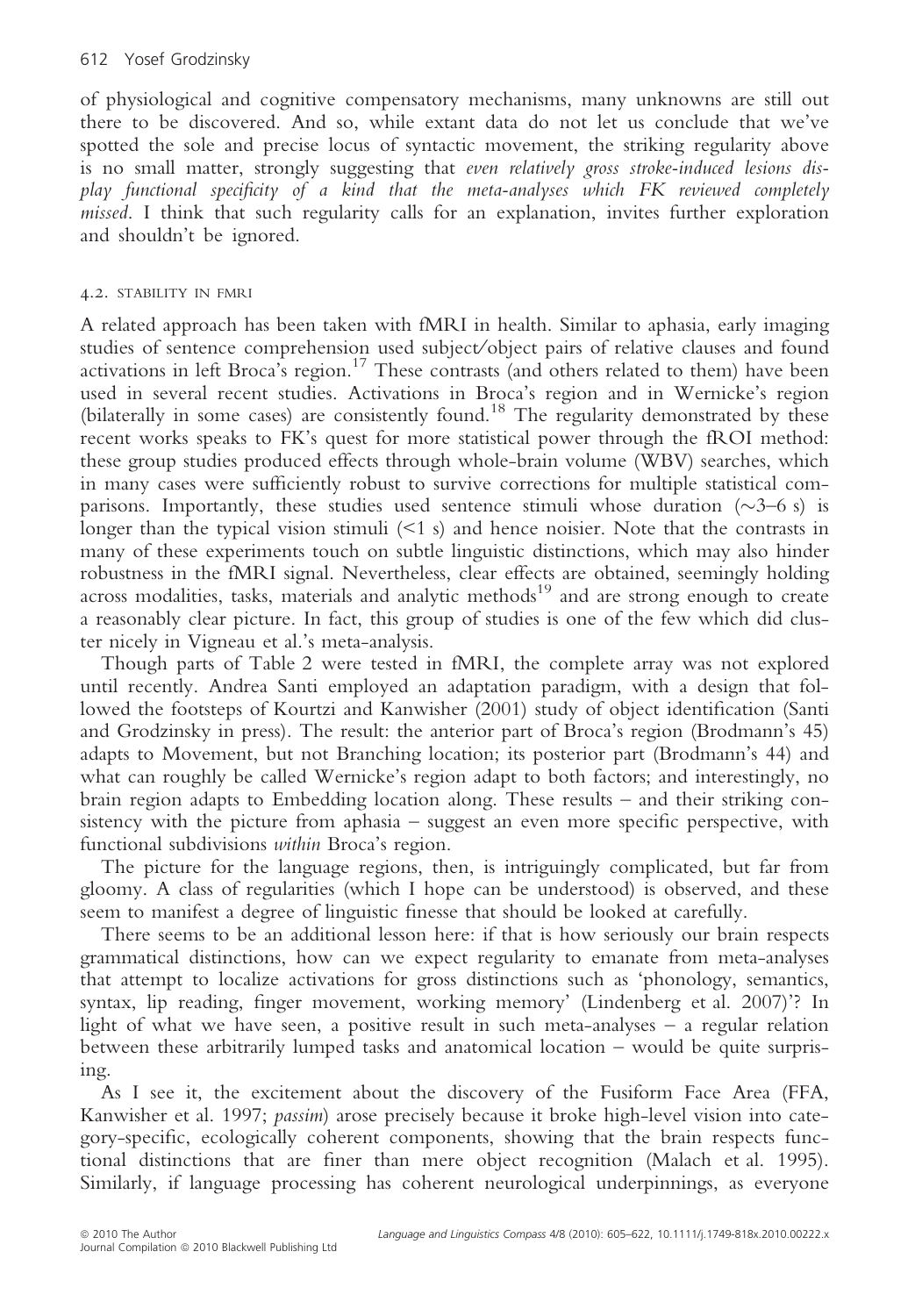seems to agree, it is hard to see how these can be discovered without a detailed componential analysis of language. Yet, FK are silent on the model that guides their exploration. A perceptual analogue to their discussion of language might thus be the perception of scenes of any kind – landscapes, houses, faces, car races and parades – surely the opposite from what they intend.

## 5. Navigating the Linguistic Brain with Maps and Atlases

#### 5.1. BRAIN TOPOGRAPHY AND CYTOARCHITECTURE

FK attribute the instability of neurolinguistic results to anatomical variability in the language regions. We should see how variable the anatomy actually is and whether what we know about it is useful. A quick tour of neuroanatomical problems and methods might help.

The quest for methods to parcelate cortex began in the 19th century, with the hope of finding structure in cortical tissue that would be physiologically relevant (Amunts and Zilles 2006). Realizing the limitations of topographic parcelation visible to the naked eye, anatomists turned to microscopic analyses of cortical slices, in search of structure. Microscopic observations focused on 'cytoarchitecture': cell morphology and packing-density, and the character of the laminar structure of cortex. Cytoarchitectonic regularity was seen across small regions, terminating abruptly. Points of sudden change in pattern were called cytoarchitectonic borders. Correlations between cytoarchitectonic patterns and myelination patterns seen in white matter (through observations on the myelin sheath of neurons) further supported the cytoarchitectonic approach, as Brodmann (1908/2006) recalled in a historical review.

Brodmann's implicit hypothesis was that cytoarchitecture reflects connectivity patterns, which in turn determine function (Amunts and Zilles 2006). On this view, cytoarchitectonic borders demarcate the end of one functional unit and the beginning of another. As the cytoarchitectonic approach suggest anatomical modularity, it should be quite relevant to modular perspectives on cognition: once cytoarchitectonic borders are found, correlations between the areas they delimit and function are expected. Moreover, cytoarchitectonic borders correlate with those marked by (recently developed) receptor architectonic mapping techniques, which chart the cortical distribution of different neurotransmitter receptors (a likely functional index).<sup>20</sup> Cytoarchitectonic borders therefore seem to be good candidates for functional parcelation of cortical tissue.

When moving to MRI, this type of map carries a practical problem: the resolution of current MRI technology is not sufficient for the identification of cytoarchitectonic borders in a regular brain image. These borders can only be identified on actual, dissected brains (and that through intense effort). A blob on an MR image can thus only be localized by visual inspection of the brain's topography, as revealed by those macrostructural landmarks evident in an image (sulci and gyri). But as these do not correlate with the cytoarchitecture, how do we get around the individual variation problem?

Talairach and Tournoux's (1988) brain atlas proposed an interesting solution. It established a coordinate system that helps normalize every brain to a common topographic reference space. However, aware of the limitations of topography, and the importance of cytoarchitectonic borders, Talairach & Tournoux encoded Brodmann's (1909) map, which parcelates cortex into 43 distinct areas, into their atlas, by projecting his cytoarchitectonic borders onto their reference space (Zilles and Amunts 2010). Each voxel could now be identified by its 3D coordinates and their associated 'Brodmann Area' (BA). Brodmann's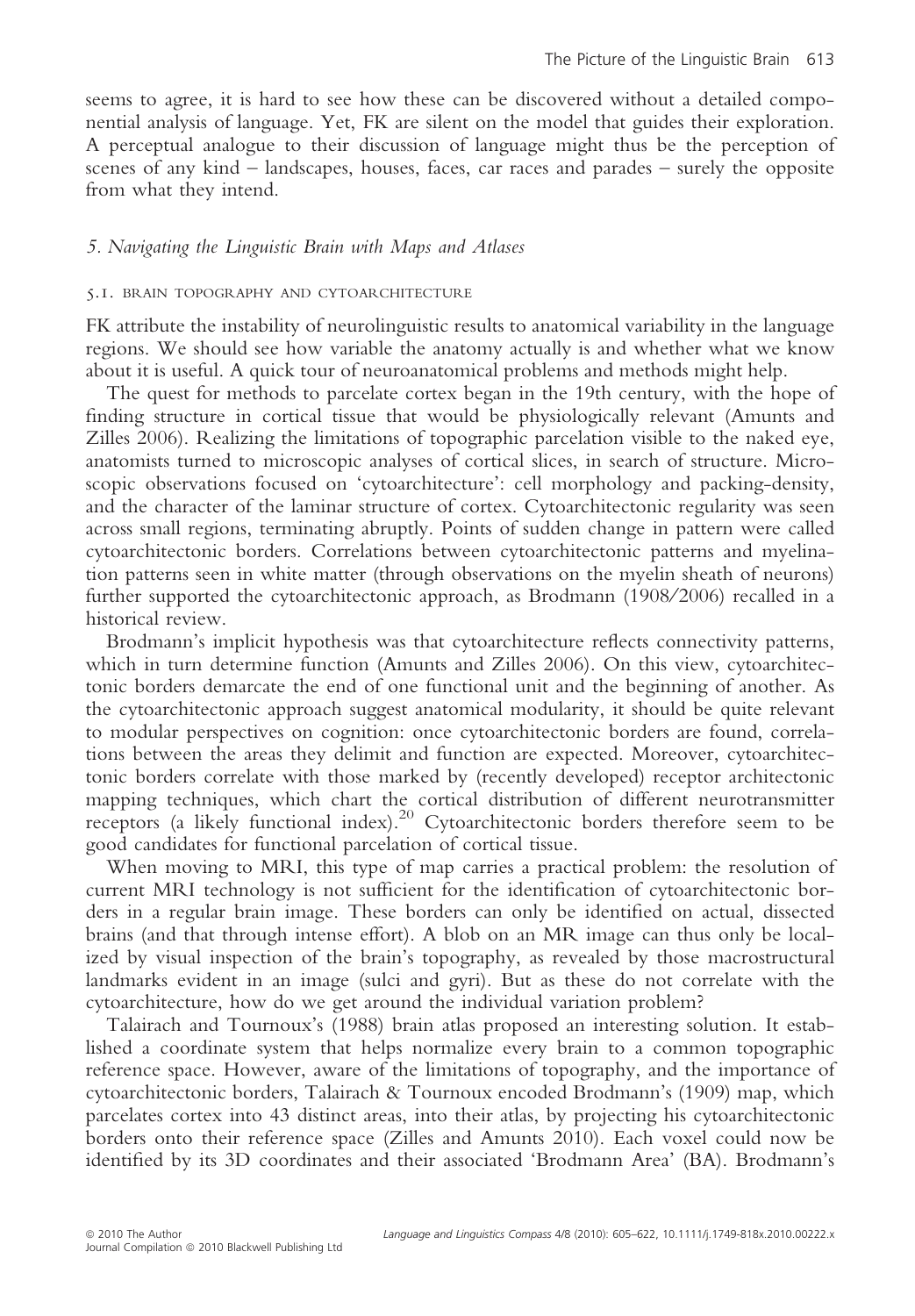long-forgotten map was thus revived, as Talairach & Tournoux's atlas became a major reference for the MR imaging community, which started using it for functional localization.

### 5.2. CYTOARCHITECTONIC VARIABILITY AND PROBABILITY MAPS

This usage was somewhat naïve. Early mappers believed that pointing to a BA number really localized their clusters. Some were unaware that Brodmann had likely mapped only one hemisphere of one human brain, as part of his herculean cross-species cytoarchitectonic brain mapping effort.<sup>21</sup> Others did not know that Brodmann's Areas were projected onto the surface of Talairach's brain, while two-thirds of cortex are hidden inside sulci.

Present day anatomical projects – topographic, cytoarchitectonic and receptor-based – attempt to correct these errors. They analyze multiple brains, thanks to ideas, technologies and rich financial and human resources that our forefathers did not possess. In this context, Amunts et al. (1999) and Tomaiuolo et al. (1999) have focused on Broca's region, which consists of 2 'Brodmann Areas': 44 and 45. Amunts et al. draw the cytoarchitectonic borders of this region in 10 postmortem brains as part of the Jülich Brain Mapping Project, whereas Tomaiuolo et al. chart its posterior part (Brodmann's 44) by marking sulcal borders in 3D-reconstructed MR images of 50 healthy brains. In both cases, individual variation is found, as FK aptly point out.

Should this variability lead to a murky picture that is a result of weakened effects in fMRI group studies? FK claim it does. And yet, we have seen that robust and consistent group results are often obtained, when the right linguistic units are chosen, and kept constant across studies that are compared.

Moreover, the whole idea behind these brain mapping projects (that have indeed brought anatomical variability in Broca's and other regions to the limelight) is to use what we know about this variation in order to localize group results *modulo* the variability. Thus, both Amunts et al. and Tomaiuolo et al. do not only chart variability; they offer localization tools that take variability into account – *probability maps*. The 10 brains of the former, and the 50 of the latter, are superimposed on a template brain, which enables researchers to co-register their activation clusters with these maps in a common reference space, and so determine their location at the best currently available resolution. Quite a few group results have been evaluated against these maps (in fact, Amunts et al.'s map serves as the anchor against which Lindenberg et al. 2007 evaluate variability in the localization of Broca's region).

## 5.3. CYTOARCHITECTONIC PROBABILITY MAPS AND FMRI RESULTS IN SYNTAX

As a concrete example, consider Figure  $2A - a$  slice of Amunts et al.'s probability map for the anterior portion of Broca's region (a  $k$  a Brodmann's Area 45) in both cerebral hemispheres. There is considerable variability, but also cohesion: shapes, volumes, positioning and general location of the different BA 45s are not wild, certainly not up to a point which would preclude group statistics (on the current resolution of fMRI). When we co-register group results with these maps, we accomplish localization at the best currently available resolution.

To illustrate, consider a group result and its probability map localizer: Santi and Grodzinsky (2007a,b) conducted a parametric study that compared the brain's reaction to sentences that contain two different syntactic relations – Movement and Reflexive Binding (e.g., John loves the woman who David pinched vs. John knows Mary pinched herself ). As the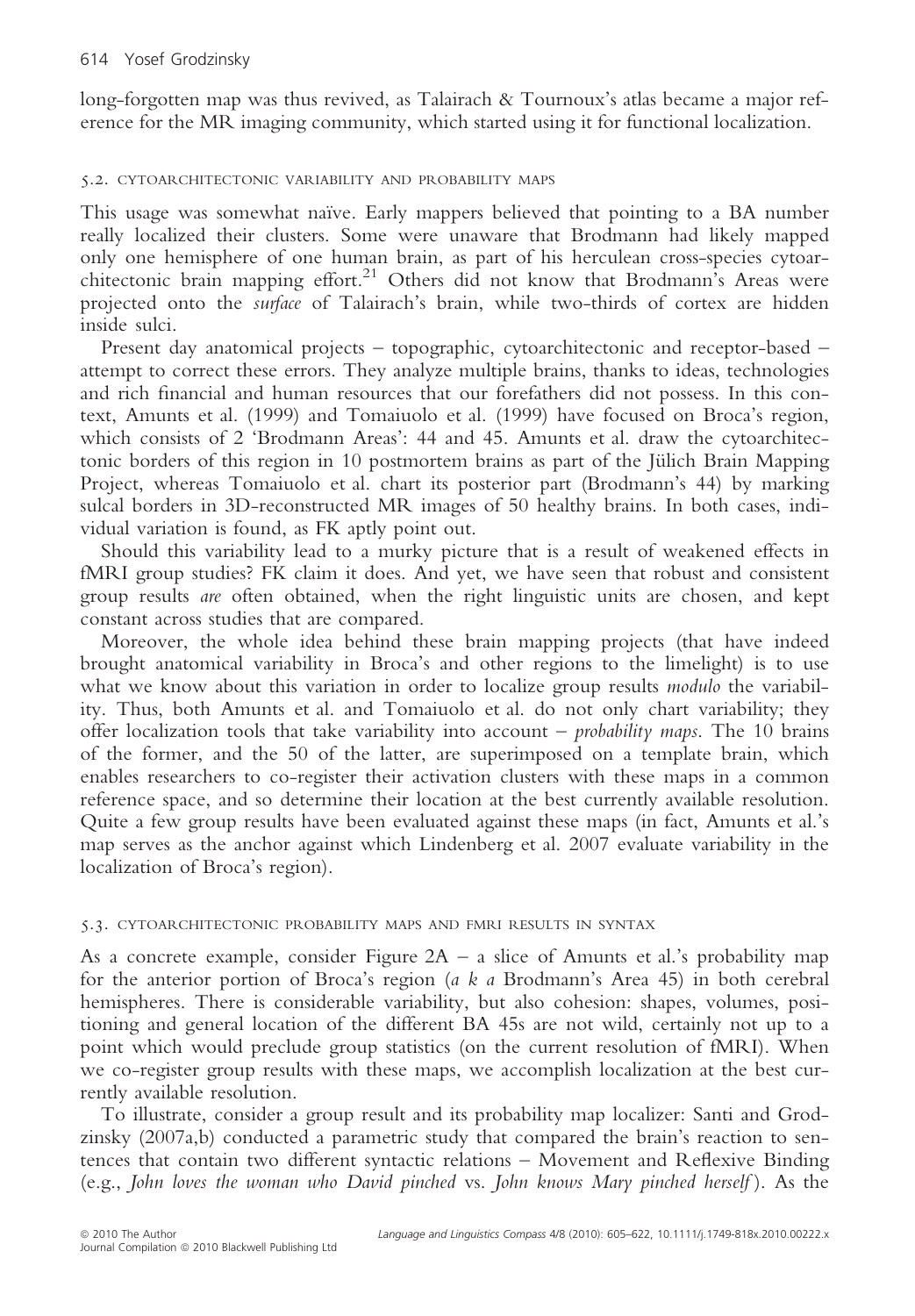

Fig 2. A. The cytoarchitectonic borders for Brodmann's Area 45, marked for 10 post mortem brains and normalized to a single template. The degree of overlap per voxel is color coded. The resulting variability is visible – there is hardly a voxel on the left hemisphere in which all 10 brains overlap (courtesy of Katrin Amunts). B. The cluster of voxels in which a Movement distance parameter produced significantly higher activation than a Binding distance parameter in Santi & Grodzinsky's (2007) group study. C. Co-registration of the map in A with the cluster in B shows that the activation is well within Brodmann's Area 45.

comprehension of both types requires the linking of two non-adjacent positions, the idea was to see whether they tap different memory resources. Details aside, although the difference between the two types appears minimal, group analyses clearly demonstrated a group Movement effect (2B) inside BA 45 (2C). Note that this is one example of quite a few.<sup>22</sup> And so, while the way I have portrayed the current state-of-affairs obviously glosses over certain problems, the weight of the evidence suggests that the picture is not as murky as FK's review suggests and that the challenging intricacies it presents should not lead to the abandonment of this picture we have for a fresh start, but rather, to a joint effort to understand this picture and move ahead.

#### 6. Broca's Region vs. The Fusiform Gyrus – An Exercise in Functional Anatomy

The success of the fROI approach in vision, FK argue, suggests that it should be carried over to language. Important differences between the two domains and their respective anatomy seem to cast doubt on this idea: the language regions are parcelated into a number of areas by probability maps, but no such maps exist for the fusiform gyrus – locus of the face area. Brodmann's Area 21, which contains the fusiform, has not yet lent itself to cytoarchitectonic parsing, remaining one of the largest cytoarchitectonically uniform chunks in the human brain.

The rich internal structure of Broca's region, by contrast, has led several researchers to entertain the intriguing possibility that it supports different linguistic functions.<sup>23</sup> As we have seen, some fMRI experiments are beginning to make such distinctions, with crucial use of probability maps that provide the necessary resolution.

The study of high-level vision currently lacks this type of tool. The fusiform gyrus constitutes a single, large, cytoarchitectonic area, and the position of functional units within it may be truly shifty – the Kanwisher group compares the anatomical status of the face area to the Gulf Stream, which is geographically unstable although it gives clear signs of life (Saxe et al. 2006). The fROI strategy seems suitable to this anatomical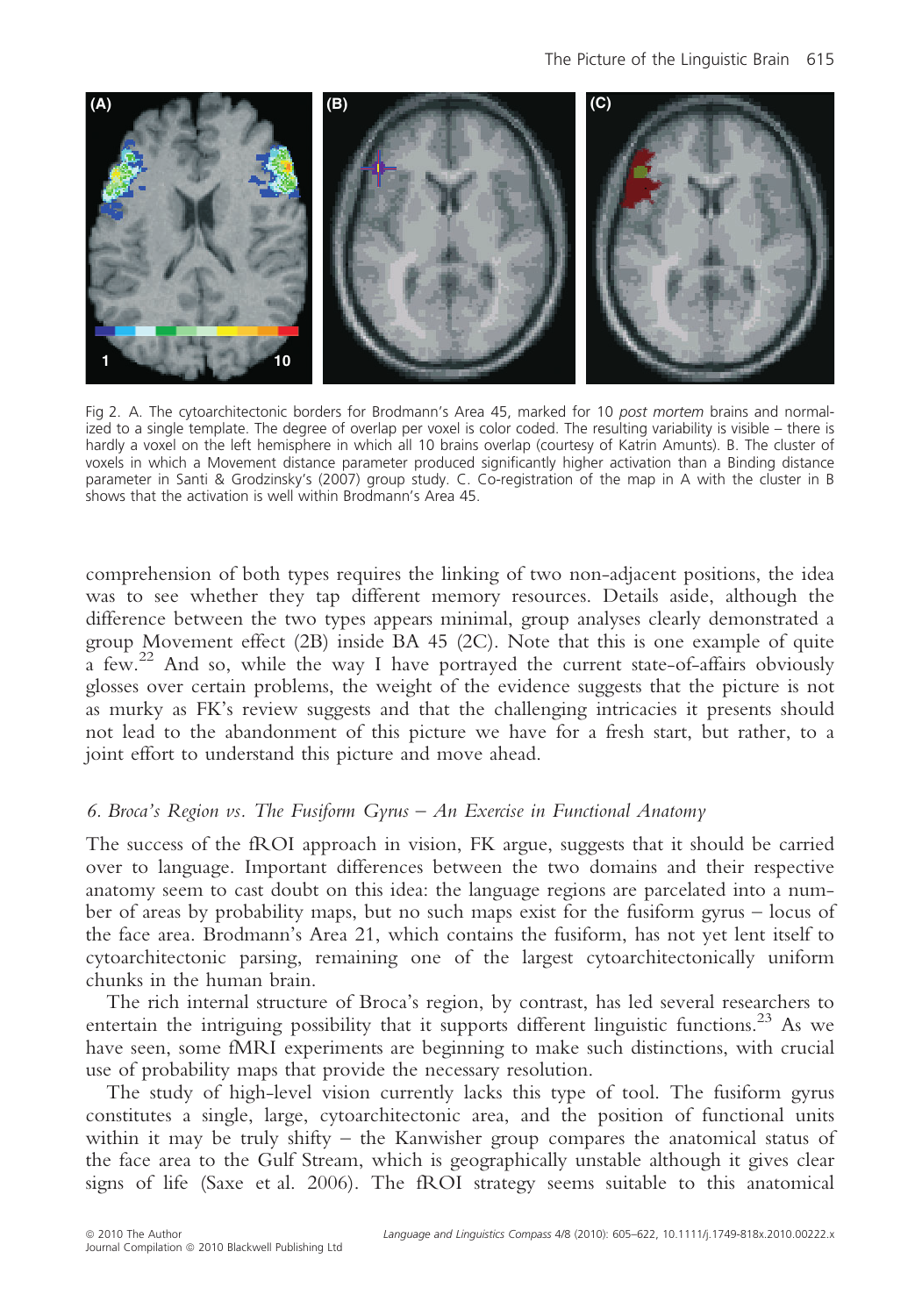realm, $^{24}$  but not to the language domain, where a better understood micro-anatomy helps to discover fine function/structure relations.

# 7. Modular Multi-functionality of the Language Regions

The clarity of the picture for language should not blur the sight of potential pitfalls: some language regions may support Working Memory (Smith & Jonides, 1999, passim), and it has been claimed that Broca's region hosts no syntactic functions, e.g. 'semantics' (Willems & Hagoort, 2009) and even aspects of 'mental imagery' (Binkofski et al. 2000). This apparent multi-functionality has led FK to argue that no brain region is either necessary or sufficient for language processing, let alone syntax.

I wonder how many of these results would withstand careful scrutiny.25,26 But even if some do, it is important to realize that the current debate remains unaffected. Everyone seems to follow a research program that seeks structure by delineating the functions of a brain region and exploring each independently. We assume that the functions of each region are independent, until a theory that unifies them is proposed. This approach, which allows regional multi-functional modularity, is in line with the one that Saxe, Brett and Kanwisher (2006) recommend: study functions separately from a coherent theoretical perspective, hope that higher-resolution devices and maps are in the making, but first pursue each separately, and then try to understand how they relate to one another.

To underscore this point, consider the columnar structure of primary visual cortex (V1), long known to carry two discrete specializations that overlap anatomically: orientation columns (responsible for the identification of lines with specific orientations in each receptive field) and ocular density columns (neuronal aggregates that determine which eye is the dominant one for each receptive field). These two systems partially overlap in the same cortical piece (Hübener et al. 1997). The highly structured modularity of each of these two overlapping systems is not questioned. Quite the contrary: this fact has led researchers in vision to try to understand the nature of this overlay, in order to see whether these two systems interact, and if so, how and why (E.g., Swindale et al. 2000).

# 8. Selecting a Functional Localizer Task

FK have already embarked on an experimental journey into language with the fROI method. Critical to success is a suitable functional localizer task. They report their preliminary attempts. Their first two tried to obtain a significant effect in each individual subject for contrasts that had previously produced group results: A subject⁄object relative contrast used in past studies (e.g., Stromswold et al. 1996 in PET, Just et al. 1996 in fMRI) and a task invoking 'a dissociation between syntactic and semantic processing' that had likewise produced group effects (Dapretto and Bookheimer 1999) did not lead to results at the individual level. We are not told why these two experimental paradigms were selected, what the benefits of success would have been and why FK think they failed.

The third attempt was successful (see Fedorenko & Kanwisher, 2009a). Two contrasts activated a voxel cluster in every individual subject: (i) a contrast between 'word lists and pronounceable non-word lists (targeting regions involved in processing word-level meanings) and (ii) the contrast between sentences and word lists (targeting regions involved in processing sentence-level meanings).' We are not told whether there was a group result, although FK say that 'these regions appear in anatomically similar locations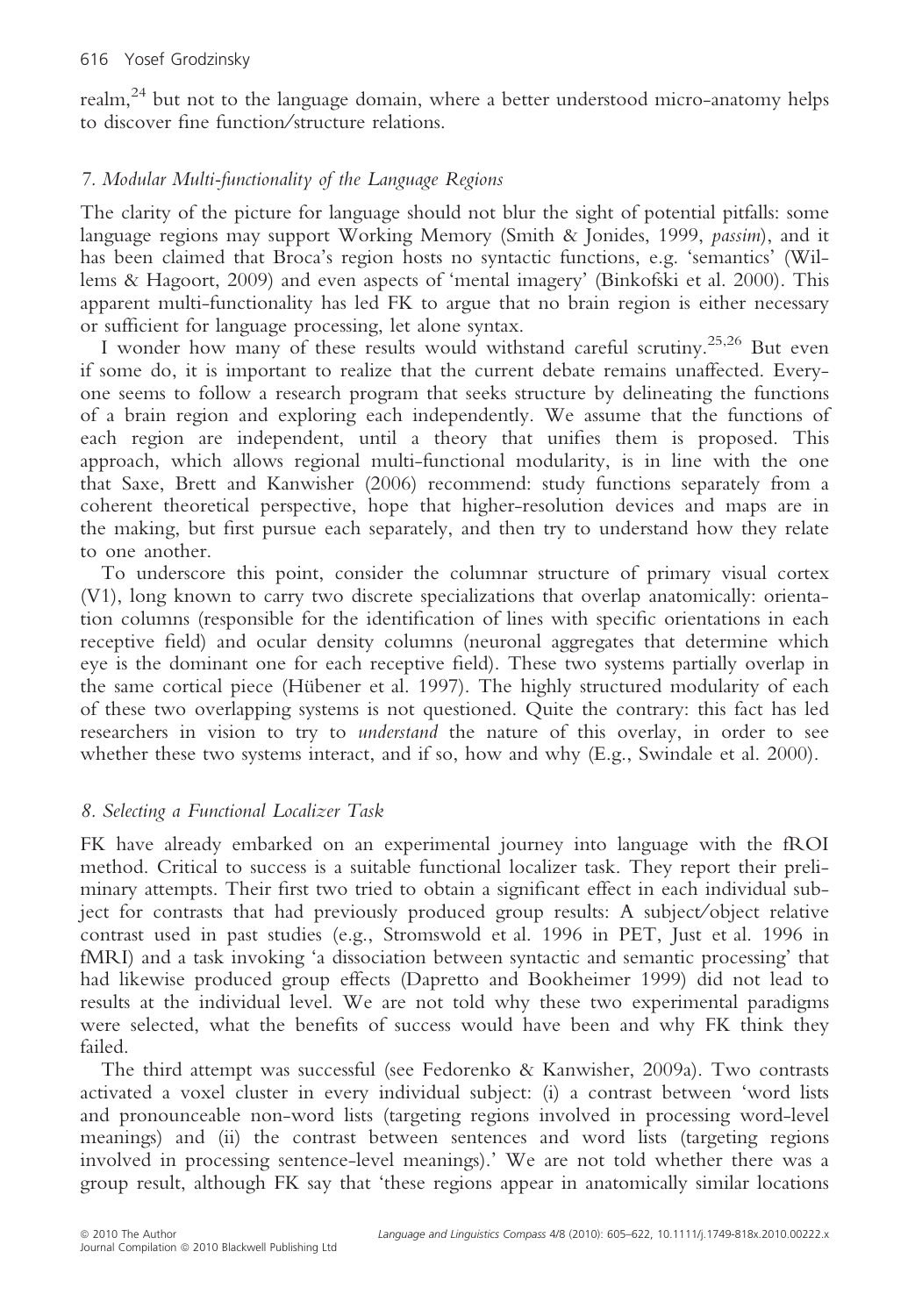across participants, suggesting that we are looking at the 'same' regions in different brains.' (p. 855). No details on the loci of these regions are provided, and as the word 'same' is put in quotes, it is difficult to know what FK intend: if there was substantial anatomical overlap, why didn't they use probability maps to quantify it, like we do in groups studies? If there was no such overlap, why imply that the same anatomical region is involved?

Moreover, the contrast used for the determination of fROIs is of central importance. In language, just like in vision, the selection of the functional contrast that works for each individual is the crucial move: unless we understand the character of the functional contrast used as a delimiter and the rationale for its significance, it is hard to say why it, and nothing else, is the right method to discover the language-relevant fROI.

FK do not discuss this issue, so one can only try to make a guess: variability in their localizer task may emanate from the different strategies subjects may employ when they see a meaningless sequence of words and/or phonemes. Some subjects may tune out, whereas others may be desperately attempting to make sense of what they hear. The voxels targeted by this contrast may thus vary across subjects according to the effort each decided to exert, and until the connection between effort and language is made unclear, the significance of the functional localizer cannot be assessed.

## 9. Taking Stock

In this note, I tried to show that neurolinguistic studies that combine micro-anatomical methods produce a reasonably stable picture of the anatomy of language, which is quite different from that of high-level vision. If you accept these conclusions, are you still willing to make the move FK recommend? Should we revert to the fROI method, in order to increase statistical power? I am not sure, as this move would make us abandon the picture we have, and in addition lose precious anatomical information which cytoarchitectonic probability maps (available for language but not high-level vision) provide. And so, while there is always more than one path en route to scientific discovery, and new ideas are always welcome, I cannot see convincing arguments that the methodology FK propose is what we need.

# Short Biography

Yosef Grodzinsky is Professor and Canada Research Chair in Neurolinguistics at the Department of Linguistics, McGill University, where he is also Associate Member of the Department of Neurology/Neurosurgery. As well, he is Adjunct Professor at the Department of Speech, Language and Hearing Science, San Diego State University. He obtained a B.Sc. at The Hebrew University of Jerusalem in 1981 and a Ph.D. in Cognitive Science at Brandeis University in 1985, under the supervision of Noam Chomsky, Merrill Garrett and Edgar Zurif. He was then an A.P. Sloan postdoctoral fellow at the Center for Cognitive Science, MIT. From 1987 to 2001, he was Professor of Psychology at Tel Aviv University and Research Professor of Neurology at the Aphasia Research Center, Boston University School of Medicine. His research interests include syntax, semantics, language acquisition, aphasic syndromes and functional neuroimaging. In 2007, he received the Humboldt Senior Researcher Award, which enhanced his collaboration with the Institut fur Medizin, Forschungszentrum Jülich and the Max-Planck Institute for Brain and Cognitive Science in Leipzig. His current research program focuses on the development of brain maps for syntax and semantics through fMRI studies in health, and in focal and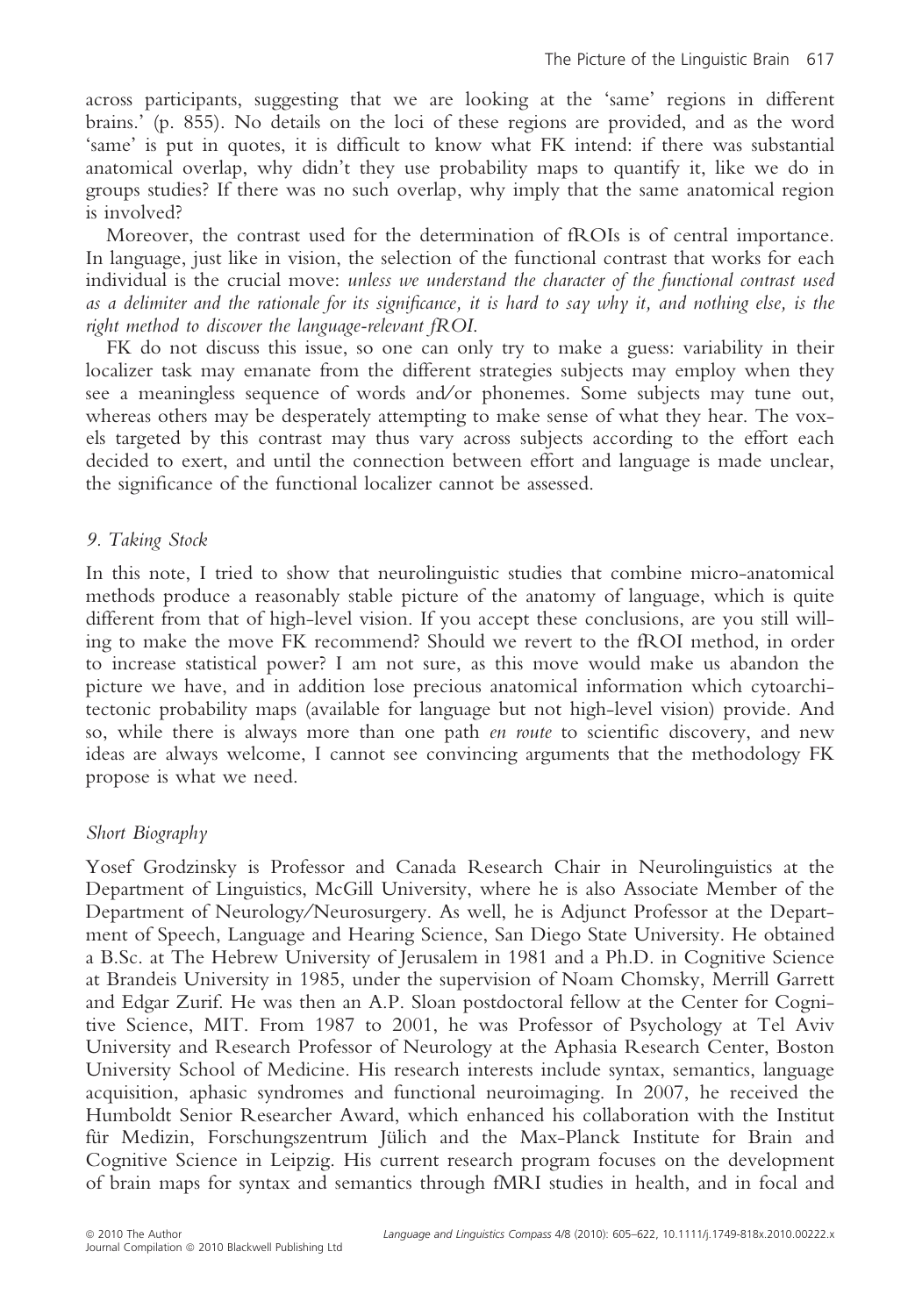diffuse brain disease, which he conducts with his research partners in Montreal, Jülich, San Diego and Leipzig. In 2010–2011, he will serve as a Distinguished Visiting Professor of Cognitive Science at the Hebrew University in Jerusalem.

## Acknowledgement

I am grateful to Katrin Amunts, Dan Drai, Danny Fox, Nino Grillo, Andrea Santi and Lew Shapiro for their incisive and helpful comments and to Nancy Kanwisher for a conversation that initiated this commentary. I would also like to thank 4 anonymous reviewers and Language and Linguistic Compass editors Ed Battistella and Tamara Swaab for their help. Finally, I thank the following agencies for their continued support: NIH (grant #000494), SSHRC (standard grant #410-2009-0431), and Canada Research Chairs.

## Notes

\* Correspondence address: Yosef Grodzinsky, Department of Linguistics and Department of Neurology ⁄ Neurosurgery, McGill University, Montreal, QC, Canada. E-mail: yosef.grodzinsky@mcgill.ca

<sup>1</sup> Statistical comparisons seek to determine whether sampled quantities (e.g., MRI signal intensities recorded in a voxel on a pair of stimuli) should be viewed as drawn out of different pools (or distributions). Assertion A, that two quantities are different, requires specific assumptions about the character of the distribution of these quantities. Also, A follows from statistical comparisons which are associated with a degree of certainty. If A has over 95% chance to be true (on standard assumptions), it is taken to have a 'significant' degree of certainty (is significant at  $p \le 0$ . 05). But even this seemingly high level leaves a 5% chance to the possibility that A is false, and the quantities at issue were actually sampled from the same pool. If a single comparison is made, one might be willing to live with this possibility. But if multiple comparisons are conducted (say, over 20 at  $p < 0.05$ ), then at least some assertions about a significant outcome are most likely false. To remedy this situation, corrections make significance harder to obtain as the number of comparisons increases. WBV fMRI analyses compare signal intensity in each of the many brain voxel. Corrective measures are therefore necessary.<br><sup>2</sup> See the review in Kaan and Swaab (2002) for a somewhat similar conclusion.

<sup>3</sup> Some of the above points are reminiscent of points made in debates in neuropsychology in the 1990s (e.g., Caramazza 1986; Zurif et al. 1989) and a more recent debate on fROI in neuroimaging (Friston and Henson 2006; Friston et al.; Friston et al. 2006 Saxe et al. 2006). Indeed, in some instances, I merely rehash others' arguments.

<sup>4</sup> Their tables (pp. 1416–1417) break down these linguistic levels into sub-components (e.g., phonological studies are listed by task – reading, listening and discriminating syllables, letters, or pseudo-words), but these sub-components are not used for the map that FK reproduce, which only distinguishes between studies of phonology, syntax and semantics, each of which is widely scattered over large portions of cortex..

<sup>5</sup> an activation cluster consists of a group of contiguous voxels which reached significance on some test. The peak of a cluster is that voxel which scored highest on that test and can be viewed as the best representative of the cluster modulo the contrast at issue.<br>
<sup>6</sup> These tasks are 'semantic', 'syntactic', 'phonological', 'lip-reading', 'finger movement' and 'working memory'.

Ojemann's figure, which FK display, received wide circulation, as it was reproduced in the Science section of the New York Times when his article was published.<br><sup>8</sup> See Lichtheim 1885; Geschwind 1970.

<sup>9</sup> Zurif and Caramazza 1976; Caramazza and Zurif 1976; Schwartz et al. 1980; Grodzinsky 1984, 1986.<br><sup>10</sup> Blumstein 1973; Zurif 1980; Berndt and Caramazza 1980.<br><sup>11</sup> Kean 1980; Friederici et al. 1982; Grodzinsky 1984, 1986 Swinney and Zurif 1995; Hickok and Avrutin 1995; Zurif 1995; Friederici and Frazier 1992; Friedmann and Grod-

zinsky 1997, among others. <sup>12</sup> However, it should be noted that the linguistic approach has led to interesting results and a lively debate in the domain of language production as well (e.g., Kean 1980; Grodzinsky 1984; Lonzi and Luzzatti 1993; Friedmann and Grodzinsky 1997; Friedmann 2006, and much subsequent literature).

<sup>13</sup> E.g., Schwartz et al. 1980, 1987; Ansell and Flowers 1982; Friederici and Graetz 1987; Shapiro and Levine 1990; Hagiwara and Caplan 1990; Grodzinsky et al. 1993; ; Shapiro et al. 1993; Hickok and Avrutin 1995; Mikelič et al. 1995; Beretta et al. 1996, 2001; Law 2000; Burchert et al. 2001, 2003; Friedmann and Shapiro 2003;

<sup>14</sup> Zurif et al. 1993; Swinney and Zurif 1995; Shapiro et al. 1993; Poirier et al. 2009.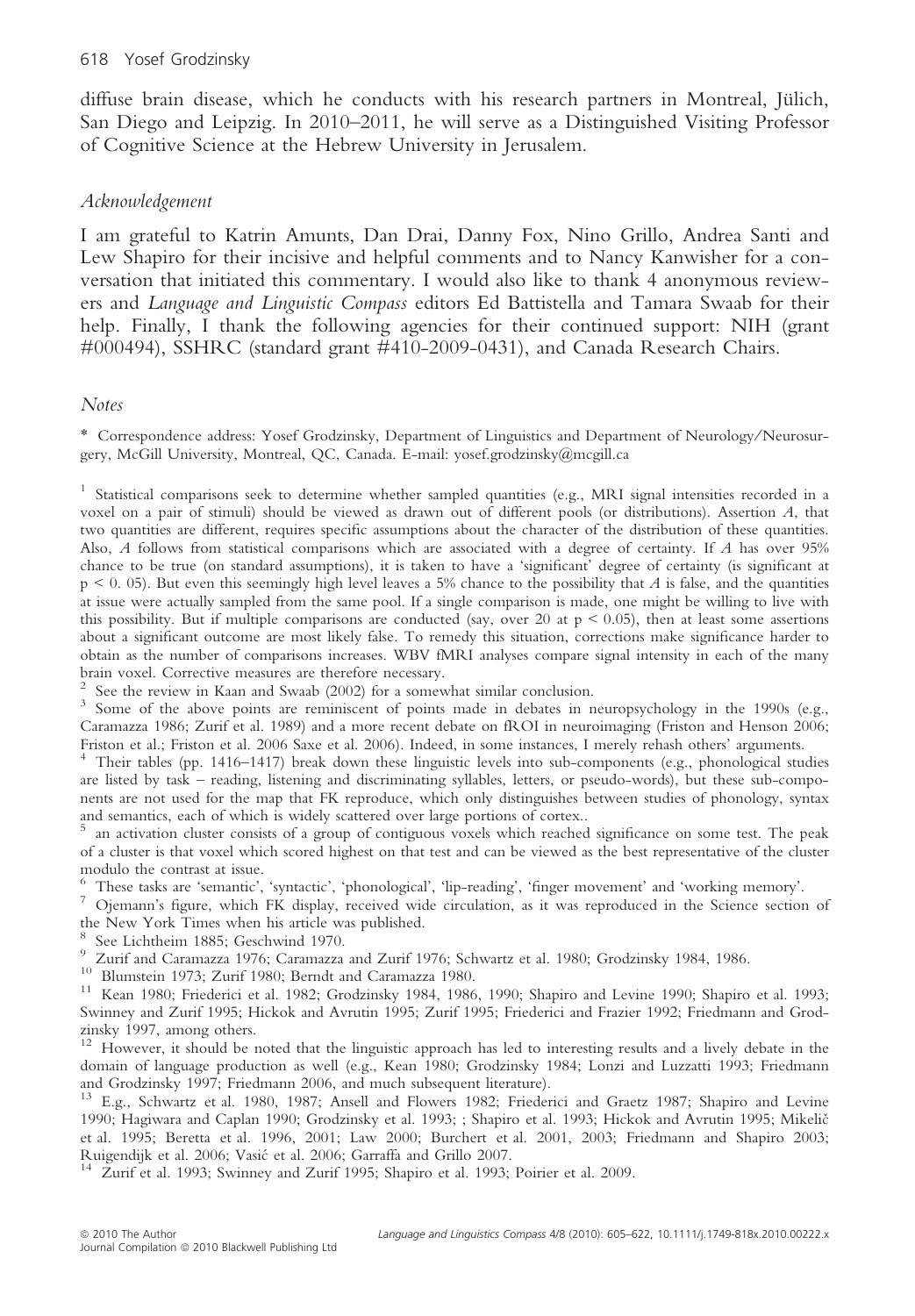<sup>15</sup> Caramazza and Zurif 1976; Grodzinsky 1989; and Sherman and Schweickert 1989 in English; Law 2000 in Chinese; Friedmann and Shapiro 2003 in Hebrew; Burchert et al. 2001 in German.

<sup>16</sup> Zurif et al. 1993; Swinney and Zurif 1995; Shapiro et al. 1998; although see McKoon G. and Ratcliff 1996, for an alternative view.<br><sup>17</sup> Just et al. 1996; Stromswold et al. 1996.

<sup>18</sup> Much related work on various aspects of syntax has been done in recent years, e.g., Röder et al. 2002; Cooke et al. 2001; Ben-Shachar et al. 2003, 2004; Fiebach et al. 2005; Bornkessel et al. 2005; Friederici et al. 2006; Santi and Grodzinsky 2007a,b; Caplan et al. 2002; Shetreet et al. 2009. Seeking to be brief and focused, I won't discuss here.

<sup>19</sup> E.g., Bornkessel et al. 2005; Fiebach et al. 2005 or Friederici et al. 2006 for comprehension of visually presented sentences as in; Ben-Shachar et al. 2003, 2004; Santi and Grodzinsky 2007a,b for grammaticality judgment of auditory stimuli; question answering, as in Ben-Shachar et al. 2004, among others.<br><sup>20</sup> Eickhoff et al. 2007; Zilles and Amunts 2009.

- 
- 

<sup>21</sup> Amunts et al. 1999; Zilles and Amunts 2010.<br><sup>22</sup> Cf. Heim et al. 2008; Makuuchi et al. 2009; a similar, probability-map-based treatment is currently given to lesions by Amunts, Pieperhoff, Love, Shapiro & Grodzinsky, in preparation.<br><sup>23</sup> Friederici 2004; Grodzinsky and Friederici 2006.

- 
- 

<sup>24</sup> Kanwisher et al. 1997; O'Craven and Kanwisher 2000; Hemond et al. 2007.<br><sup>25</sup> See Grodzinsky and Santi (2009) for a discussion of the results Willem & Hagoort present.<br><sup>25</sup> An oft-cited paper is Binkofski et al.'s (200 tion, in which subjects were asked to imagine that they are looking at themselves moving a finger, activated left BA 44 (among other areas) when compared to rest. No other contrast in this imagery experiment activated this area. Binkofski et al. took this result to indicate that BA 44 is not only linguistic but is also involved in 'higherorder forelimb' motor control, in a manner akin to mechanisms that control speech.

FK take this conclusion to indicate that Broca's region is multi-functional. Perhaps, but note that the condition at issue involves the most complex and longest verbal instructions. This may be the reason for the activation, because comparisons were always made to the rest condition. Other imagery studies of hand movement do not activate BA 44 (e.g., Wolbers et al. 2003; Buccino et al. 2004; Urgesi et al. 2007), they exclude Broca's region.

#### Works Cited

- Amunts, K., A., Schleicher, U. Börgel, H. Mohlberg, H.B.M. Uylings, and K. Zilles. 1999. Broca's region revisited: cytoarchitecture and intersubject variability. Journal of Comparative Neurology, 412. 319–41.
- ——, and K. Zilles. 2006. A multi-modal analysis of structure and function in Broca's region. In Grodzinsky & Amunts, ibid.
- Ansell, B., and C. Flowers. 1982. Aphasic adults' use of heuristic and structural linguistic cues for analysis. Brain & Language, 16. 61–72.

Ben-Shachar, M., T. Hendler, I. Kahn, D. Ben-Bashat, and Y. Grodzinsky. 2003. The neural reality of syntactic transformations: evidence from functional magnetic resonance imaging. Psychologocal Science, 14. 433–40.

——, D. Palti, and Y. Grodzinsky. 2004. Neural correlates of syntactic movement: converging evidence from two fMRI experiments. NeuroImage, 21. 1320–36.

Beretta, A., C. Harford, J. Patterson, and M. Piñango. 1996. The derivation of postverbal subjects: evidence from agrammatic aphasia. Natural Language & Linguistic Theory 14. 725–48.

——, C. Schmitt, J. Halliwell, A. Munn, F. Cuetos, and S. Kim. 2001. The effects of scrambling on Spanish and Korean agrammatic interpretation: why linear models fail and structural models survive. Brain & Language, 79. 407–25.

Berndt, R.S., and A Caramazza. 1980. A redefinition of the syndrome of Broca's aphasia: implications for a neuropsychological model of language. Applied Psycholinguistics, 1. 225–78.

- Binkofski, F., K.M. Stephan, S. Posse, T. Schormann, H.-J. Freund, K. Zilles, and R. Seitz. 2000. Broca's region subserves imagery of motion: a combined cytoarchitectonic and fMRI study. Human Brain Mapping, 11. 273–85.
- Blumstein, S. 1973. A phonological investigation of aphasia. The Hague: Mouton.
- Bornkessel, I., S. Zysset, A. Friederici, Y. Von Cramon, and M. Schlesewsky. 2005. Who did what to whom? The neural basis of argument hierarchies during language comprehension Neuroimage, 26. 221–33.
- Brodmann, K. 1908/2006. Beitraege zur histologischen Lokalisation der Grosshirnrinde. VI. Mitteilung: Die Cortexgliederung des Menschen. Journal of Psychology and Neurology (LZP), 10. 231–46. 1908 [English translation as ''Contributions to histological localization of the cerebral cortex – VI. Communication: the division of human cortex.'' in Grodzinsky & Amunts, ibid.].
	- ——. 1909. Vergleichende Lokalisationslehre der Grosshirnrinde in ihren Prinzipien dargestellt auf Grund des Zellenbaues. Leipzig: Barth.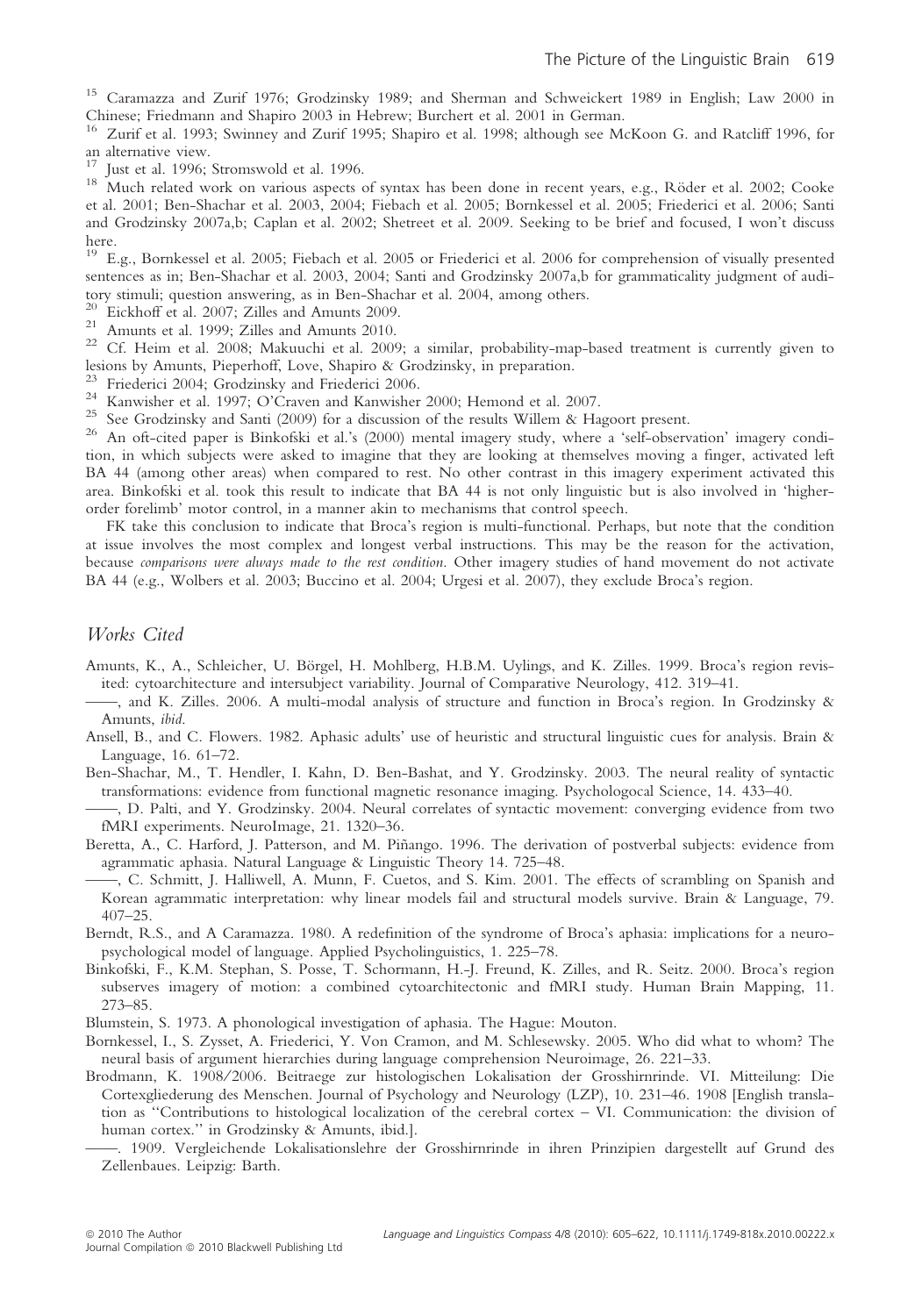- Buccino, G., F. Binkofski, and L. Riggio. 2004. The mirror neuron system and action recognition. Brain & Language, 89. 370–6.
- Burchert, F., R. De Bleser, and K. Sonntag. 2001. Does case make the difference? Cortex 37. 700–3.

——, ——, and ——. 2003. Does morphology make the difference? Agrammatic sentence comprehension in German. Brain & Language, 87. 323–42.

- Caplan, D., S. Vijayan, G. Kuperberg, C. West, G. Waters, D. Greve, and A. Dale. 2002. Vascular responses to syntactic processing: event-related fMRI study of relative clauses. Human Brain Mapping 15. 26–38.
- Caramazza, A. 1986. On drawing inferences about the structure of normal cognitive processes from patterns of impaired performance: the case for single patient studies. Brain and Cognition, 5. 41–66.

——, and E. B. Zurif. 1976. Dissociation of algorithmic and heuristic processes in sentence comprehension: evidence from Aphasia. Brain & Language 3. 572–82.

- Cooke, A, E.B. Zurif, C. DeVita, D. Alsop, P. Koenig, J. Detre, J. Gee, M. Pinango, J. Balogh, and M. Grossman. 2001. Neural basis for sentence comprehension: grammatical and short-term memory components. Human Brain Mapping, 15. 80–94.
- Dapretto, M., and S. Bookheimer. 1999. Form and Content: dissociating Syntax and Semantics in Sentence Comprehension. Neuron, 24. 427–32.
- Drai, D., and Y. Grodzinsky. 2006. A new empirical angle on the variability debate: quantitative neurosyntactic analyses of a large data set from Broca's Aphasia. Brain & Language 96. 117–28.
- Eickhoff, S.B., A. Schleicher, F. Scheperjans, N. Palomero-Gallagher, and K. Zilles. 2007. Analysis of neurotransmitter receptor distribution patterns in the cerebral cortex. Neuroimage, 34. 1317–30.
- Fedorenko, E., and N. Kanwisher. 2009. A new approach to investigating the functional specificity of language regions in the brain. Poster at the Neurobiology of Language Conference, Chicago, October.
- Fiebach, C.J., M. Schlesewsky, G. Lohmann, D.Y. von Cramon, and A.D. Friederici. 2005. Revisiting the role of Broca's area in sentence processing: syntactic integration versus syntactic working memory. Human Brain Mapping, 24. 79–91.
- Friederici, A. 2004. Processing local transitions versus long-distance syntactic hierarchies. Trends in Cognitive Sciences, 8(6). 245–7.
- ——, and L. Frazier. 1992. Thematic analysis in agrammatic comprehension: syntactic structures and task demands. Brain & Language, 42. 1–29.
- ——, and P. Graetz. 1987. Processing passive sentences in aphasia: deficits and strategies. Brain & Language, 30. 93–105.

——, P.W. Scho¨nle, and M.F. Garrett. 1982. Syntactically and semantically based computations: processing of prepositions in agrammatism. Cortex, 18. 525–34.

- Friederici, A.D., C.J. Fiebach, M. Schlesewsky, I.D. Bornkessel, and D.Y. von Cramon. 2006. Processing linguistic complexity and grammaticality in the left frontal cortex. Cerebral Cortex, 16. 1709–17.
- Friedmann, N. 2006. Speech production in Broca's agrammatic aphasia: syntactic tree pruning. In Grodzinsky & Amunts, ibid.
	- ——, and Y. Grodzinsky. 1997. Tense and agreement in agrammatic production: pruning the syntactic tree. Brain & Language, 56. 397–425.
- ——, and L.P. Shapiro. 2003. Agrammatic comprehension of simple active sentences with moved constituents: Hebrew OSV and OVS structures. Journal of Speech, Language & Hearing Research, 46. 288–97.
- Friston, K.J., and R.N.A. Henson. 2006. Commentary on: divide and conquer; a defence of functional localisers. NeuroImage, 30. 1097–9.
- ——, P. Rotsthein, J.J. Geng, P. Sterzer, and R.N.A. Henson. 2006. A critique of functional localizers. Neuro-Image 30. 1077–87.
- Garraffa, M., and N. Grillo. 2007. Canonicity effects as grammatical phenomena. Journal of Neurolinguistics, 21(2). 177–97.
- Geschwind, N. 1970. The Organization of Language and the Brain: language disorders after brain damage help in elucidating the neural basis of verbal behavior. Science, 170. 940–4.
- Goodglass, H. 1968. Studies in the grammar of aphasics. Developments in applied psycholinguistics research, edited by S. Rosenberg and J. Koplin, 177–208. New York: Macmillan.
- Grodzinsky, Y. 1984. Language Deficits and Linguistic Theory. Doctoral dissertation, Brandeis University.
- ——. 1986. Language deficits and the theory of syntax. Brain & Language, 27. 135–59.
- ——. 1989. Agrammatic Comprehension of relative clauses. Brain & Language 37. 480–99.
- ——. 1990. Theoretical perspectives on language deficits. Cambridge, MA: MIT Press.
- ——. 2000. The neurology of syntax: language use without Broca's area. Behavioral & Brain Sciences, 23. 1–21.
- ——, and K. Amunts, eds. 2006. Broca's region. New York: Oxford University Press.
- ——, and L. Finkel. 1998. The neurology of empty categories. Journal of Cognitive Neuroscience, 10(2). 281–92.
- ——, and A. D. Friederici. 2006. Neuroimaging of syntax and syntactic processing. Current Opinion in Neurobiology, 16. 240–6.
- ——, and A. Santi. 2008. The battle for Broca's region. Trends in Cognitive Sciences 12(12). 474–80.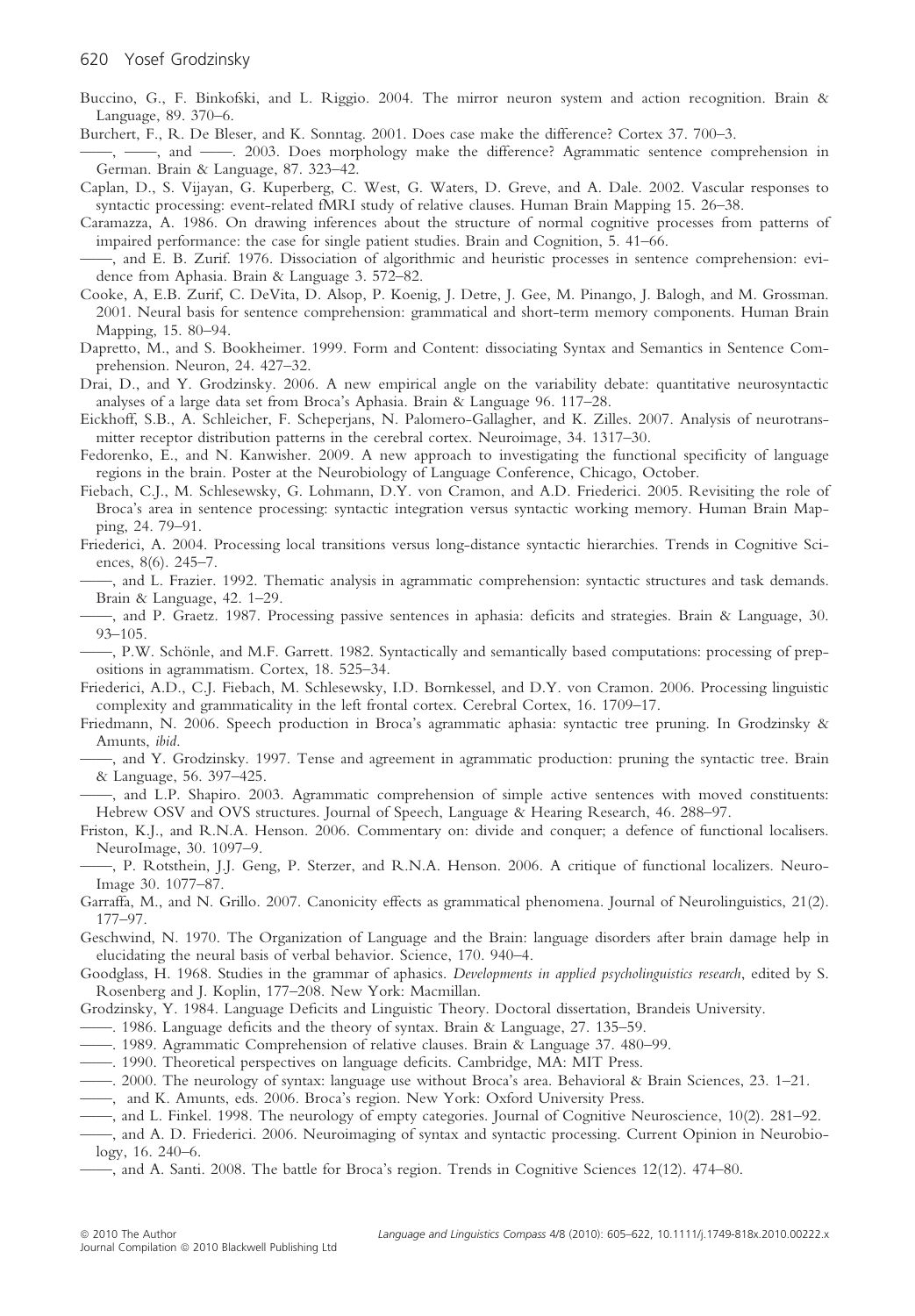——, and ——. 2009. Reply to Willems & Hagoort: An Imperfect Theory Gets You Further than Random Facts. Trends in Cognitive Sciences, 13(3). 102.

——, K. Wexler, Y.-C. Chien, S. Marakovitz, and J. Solomon. 1993. The breakdown of binding relations. Brain & Language, 45. 396–422.

- Hagiwara, H., and D. Caplan. 1990. Syntactic Comprehension in Japanese aphasics: effects of Category and Thematic role order. Brain & language, 38. 159–70.
- Heim, S., S. eickhoff, and K. Amunts. 2008. Specialisation in Broca's region for semantic, phonological, and syntactic fluency? NeuroImage, 40(3). 1362–8.
- Hemond, C., N. Kanwisher, and H. Op de Beeck. 2007. A preference for contralateral stimuli in human objectand face-selective cortex. PLoS ONE 2. 6. e574. doi:10.1371/journal.pone.0000574
- Hickok, G., and S. Avrutin. 1995. Comprehension of Wh-questions by two agrammatic Broca's aphasics. Brain & Language, 51. 10–26.
- Hübener, M., D. Shoham, A. Grinvald, and T. Bonhoeffer. 1997. Spatial Relationships among Three Columnar Systems in Cat Area 17. The Journal of Neuroscience, 17(23). 9270–84.
- Just, M.A., P.A. Carpenter, T.A. Keller, W.F. Eddy, and K.R. Thulborn. 1996. Brain activation modulated by sentence comprehension. Science, 274. 114–6.
- Kaan, E., and T.Y. Swaab. 2002. The brain circuitry of syntactic comprehension. Trends in Cognitive Science, 6. 350–6.
- Kanwisher, N., J. McDermott, and M.M. Chun. 1997. The fusiform face area: a module in human extrastriate cortex specialized for face perception. Journal of Neuroscience, 17. 4302–11.
- Kean, M.L. 1980. Grammatical representations and the description of language processing. Biological studies of language, edited by D. Caplan, 239–68. MIT Press: Cambridge, MA.
- Kourtzi, Z., and N. Kanwisher. 2001. Representation of perceived object shape by the human lateral occipital complex. Science 293. 1506–9.
- Law, S-P. 2000. Structural prominence hypothesis and chinese aphasic sentence comprehension. Brain & Language, 74. 260–8.
- Lichtheim, L. 1885. On aphasia. Brain, 7. 433–84.
- Lindenberg, R., H. Fangerau, and R. Seitz. 2007. 'Broca's area' as a collective term? Brain & Language 102. 22–9.
- Linebarger, M., M. Schwartz, and E. Saffran. 1983. Sensitivity to grammatical structure in so-called agrammatic aphasics. Cognition 13. 361–92.
- Lonzi, L., and C. Luzzatti. 1993. Relevance of adverb distribution for the analysis of sentence representation in agrammatic patients. Brain & Language 45. 306–17.
- Makuuchi, M., J. Bahlmann, A. Anwander, and A. D. Friederici. 2009. Segregating the core computational faculty of human language from working memory. Proceedings of the National Academy of Science, 106(20). 8362–7.
- Malach, R., J.B. Reppas, R.R. Benson, K.K. Kwong, H. Jiang, W.A. Kennedy, P.J. Ledden, T.J. Brady, B.R. Rosen, and R.B. Tootell. 1995. Object-related activity revealed by functional magnetic resonance imaging in human occipital cortex. Proceedings of the National Academy of Sciences of the United States of America 92. 8135–9.
- McKoon G., D. Allbritton, and R. Ratcliff. 1996. Sentential context effects on lexical decisions with a cross-modal instead of an all-visual procedure. Journal of experimental psychology: learning, memory, and cognition 22(6). 1494–7.
- Mikelič, S., Z. Boškovič, S. Crain, and D. Shankweiler. 1995. Comprehension of nonlexical categories in agrammatism. Journal of Psycholinguistic Research, 24. 299–311.
- Morosan, P., J. Rademacher, A. Schleicher, K. Amunts, T. Schormann, and K. Zilles. 2001. Human primary auditory cortex: cytoarchitectonic subdivisions and mapping into a spatial reference system. Neuroimage 13. 684–701.
- Nicol, J., and D.A. Swinney. 1989. The role of structure in coreference assignment during sentence comprehension. Journal of Psycholinguistic Research, Special Issue: Sentence Processing, 18. 5–19.
- O'Craven, K., and N. Kanwisher. 2000. Mental imagery of faces and places activates corresponding stimulusspecific brain regions. Journal of Cognitive Neuroscience, 12. 1013–23.
- Ojemann, G. A. 1991. Cortical organization of language. The Journal of Neuroscience, 11. 2281–7.
- Poirier, J., L. P. Shapiro, T. Love, and Y. Grodzinsky. 2009. The On-line Processing of Verb-phrase Ellipsis in Aphasia. Journal of Psycholinguistic Research, 38. 237–54.
- Rizzolati, G., and L. Craighero. 2004. The Mirror-Neuron System. Annual Review of Neuroscience, 27. 169–92.
- Röder, B., O. Stock, H. Neville, S. Bien, and F. Rösler. 2002. Brain activation modulated by the comprehension of normal and pseudo-word sentences of different processing demands: A functional magnetic resonance imaging study. NeuroImage, 15. 1003–14.
- Ruigendijk, E., N. Vasić, and S. Avrutin. 2006. Reference assignment: using language breakdown to choose between theoretical approaches. Brain & Language, 96. 302–17.
- Santi, A., and Y. Grodzinsky. 2007a. Taxing Working Memory with Syntax: Bi-hemispheric Modulations. Human Brain Mapping, 28. 1089–97.